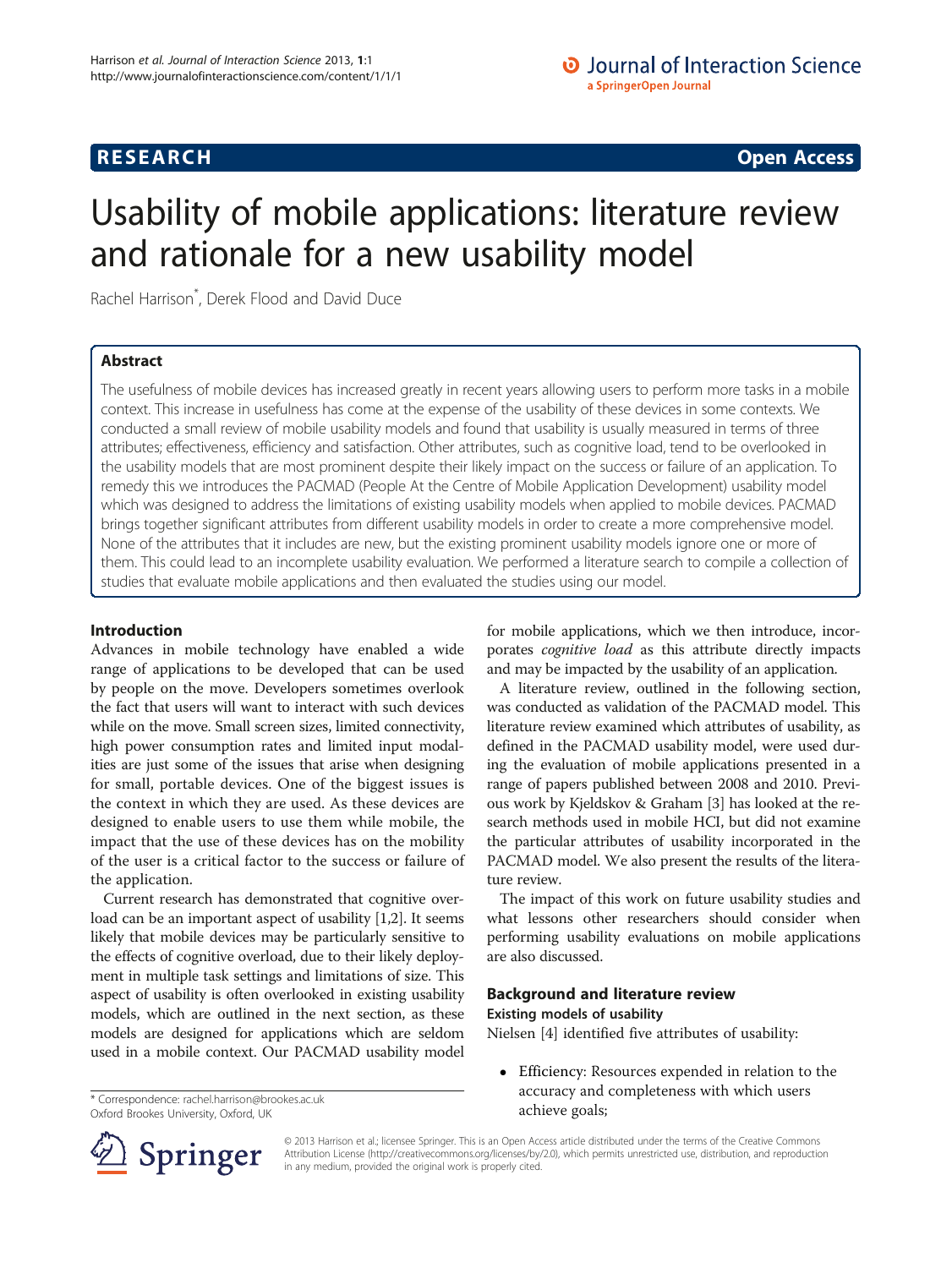- Satisfaction: Freedom from discomfort, and positive attitudes towards the use of the product.
- Learnability: The system should be easy to learn so that the user can rapidly start getting work done with the system;
- Memorability: The system should be easy to remember so that the casual user is able to return to the system after some period of not having used it without having to learn everything all over again;
- Errors: The system should have a low error rate, so that users make few errors during the use of the system and that if they do make errors they can easily recover from them. Further, catastrophic errors must not occur.

In addition to this Nielsen defines Utility as the ability of a system to meet the needs of the user. He does not consider this to be part of usability but a separate attribute of a system. If a product fails to provide utility then it does not offer the features and functions required; the usability of the product becomes superfluous as it will not allow the user to achieve their goals. Likewise, the International Organization for Standardization (ISO) defined usability as the "Extent to which a product can be used by specified users to achieve specified goals with effectiveness, efficiency and satisfaction in a specified context of use" [\[5](#page-14-0)]. This definition identifies 3 factors that should be considered when evaluating usability.

- User: Person who interacts with the product;
- Goal: Intended outcome;
- Context of use: Users, tasks, equipment (hardware, software and materials), and the physical and social environments in which a product is used.

Each of the above factors may have an impact on the overall design of the product and in particular will affect how the user will interact with the system. In order to measure how usable a system is, the ISO standard outlines three measurable attributes:

- Effectiveness: Accuracy and completeness with which users achieve specified goals;
- Efficiency: Resources expended in relation to the accuracy and completeness with which users achieve goals;
- Satisfaction: Freedom from discomfort, and positive attitudes towards the use of the product.

Unlike Nielsen's model of usability, the ISO standard does not consider Learnability, Memorability and Errors to be attributes of a product's usability although it could be argued that they are included implicitly within the definitions of Effectiveness, Efficiency and Satisfaction. For example, error rates can be argued to have a direct effect on efficiency.

#### Limitations for mobile applications

The models presented above were largely derived from traditional desktop applications. For example, Nielsen's work was largely based on the design of telecoms systems, rather than computer software. The advent of mobile devices has presented new usability challenges that are difficult to model using traditional models of usability. Zhang and Adipat [\[6](#page-14-0)] highlighted a number of issues that have been introduced by the advent of mobile devices:

- Mobile Context: When using mobile applications the user is not tied to a single location. They may also be interacting with nearby people, objects and environmental elements which may distract their attention.
- Connectivity: Connectivity is often slow and unreliable on mobile devices. This will impact the performance of mobile applications that utilize these features.
- Small Screen Size: In order to provide portability mobile devices contain very limited screen size and so the amount of information that can be displayed is limited.
- Different Display Resolution: The resolution of mobile devices is reduced from that of desktop computers resulting in lower quality images.
- Limited Processing Capability and Power: In order to provide portability, mobile devices often contain less processing capability and power. This will limit the type of applications that are suitable for mobile devices.
- Data Entry Methods: The input methods available for mobile devices are different from those for desktop computers and require a certain level of proficiency. This problem increases the likelihood of erroneous input and decreases the rate of data entry.

From our review it is apparent that many existing models for usability do not consider mobility and its consequences, such as additional cognitive load. This complicates the job of the usability practitioner, who must consequently define their task model to explicitly include mobility. One might argue that the lack of reference to a particular context could be a strength of a usability model provided that the usability practitioner has the initiative and knows how to modify the model for a particular context.

## Methods

#### **Overview**

The PACMAD usability model aims to address some of the shortcomings of existing usability models when applied to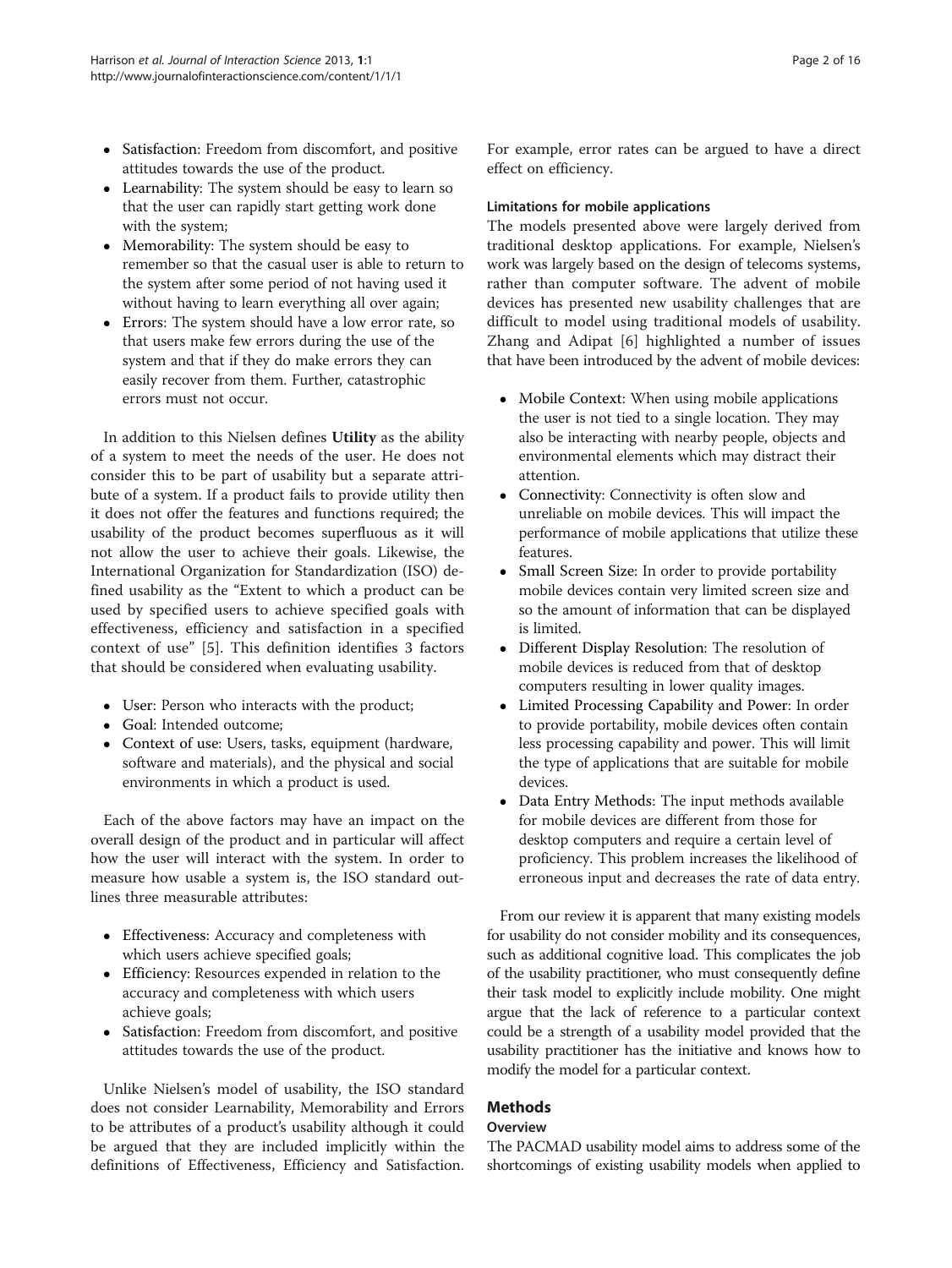mobile applications. This model builds on existing theories of usability but is tailored specifically for applications that can be used on mobile devices. The PACMAD usability model is depicted in Figure 1 side by side with Nielsen's and the ISO's definition of usability. The PACMAD usability model incorporates the attributes of both the ISO standard and Nielsen's model and also introduces the attribute of cognitive load which is of particular importance to mobile applications. The following section introduces the PACMAD usability model and describes in detail each of the attributes of usability mentioned below as well as the three usability factors that are part of this model: user, task and context.

The PACMAD usability model for mobile applications identifies three factors (User, Task and Context of use) that should be considered when designing mobile applications that are usable. Each of these factors will impact the final design of the interface for the mobile application. In addition to this the model also identifies seven attributes that can be used to define metrics to measure the usability of an application. The following section outlines each of these factors and attributes in more detail.

## Factors of usability

The PACMAD usability model identifies three factors which can affect the overall usability of a mobile application: User, Task and Context of use. Existing usability models such as those proposed by the ISO [\[5](#page-14-0)] and Nielsen [[4\]](#page-14-0) also recognise these factors as being critical to the successful usability of an application. For mobile applications Context of use plays a critical role as an application may be used in multiple, very different contexts.

User It is important to consider the end user of an application during the development process. As mobile applications are usually designed to be small, the traditional input methods, such as a keyboard and mouse, are no longer practical. It is therefore necessary for application designers to look at alternative input methods. Some users may find it difficult to use some of these methods due to physical limitations. For example it has been shown [[7](#page-14-0)] that some Tetraplegic users who have limited mobility in their upper extremities tend to have high error rates when using touch screens and this may cause unacceptable difficulties with certain (usually small) size targets.

Another factor that should be considered is the user's previous experience. If a user is an expert at the chosen task then they are likely to favour shortcut keys to accomplish this task. On the other hand novice users may prefer an interface that is intuitive and easy to navigate and which allows them to discover what they need. This trade-off must be considered during the design of the application.

Task The word task refers here to the goal the user is trying to accomplish with the mobile application. During the development of applications, additional features can be added to an application in order to allow the user to accomplish more with the software. This extra functionality comes at the expense of usability as these additional features increase the complexity of the software and therefore the user's original goal can become difficult to accomplish.

For example, consider a digital camera. If a user wants to take a photograph, they must first select between different modes (e.g. video, stills, action, playback, etc.) and then begin to line up the shot. This problem is further compounded if the user needs to take a photograph at night and needs to search through a number of menu items to locate and turn on a flashlight.

Context of use The word context refers here to the environment in which the user will use the application. We want to be able to view context separately from both

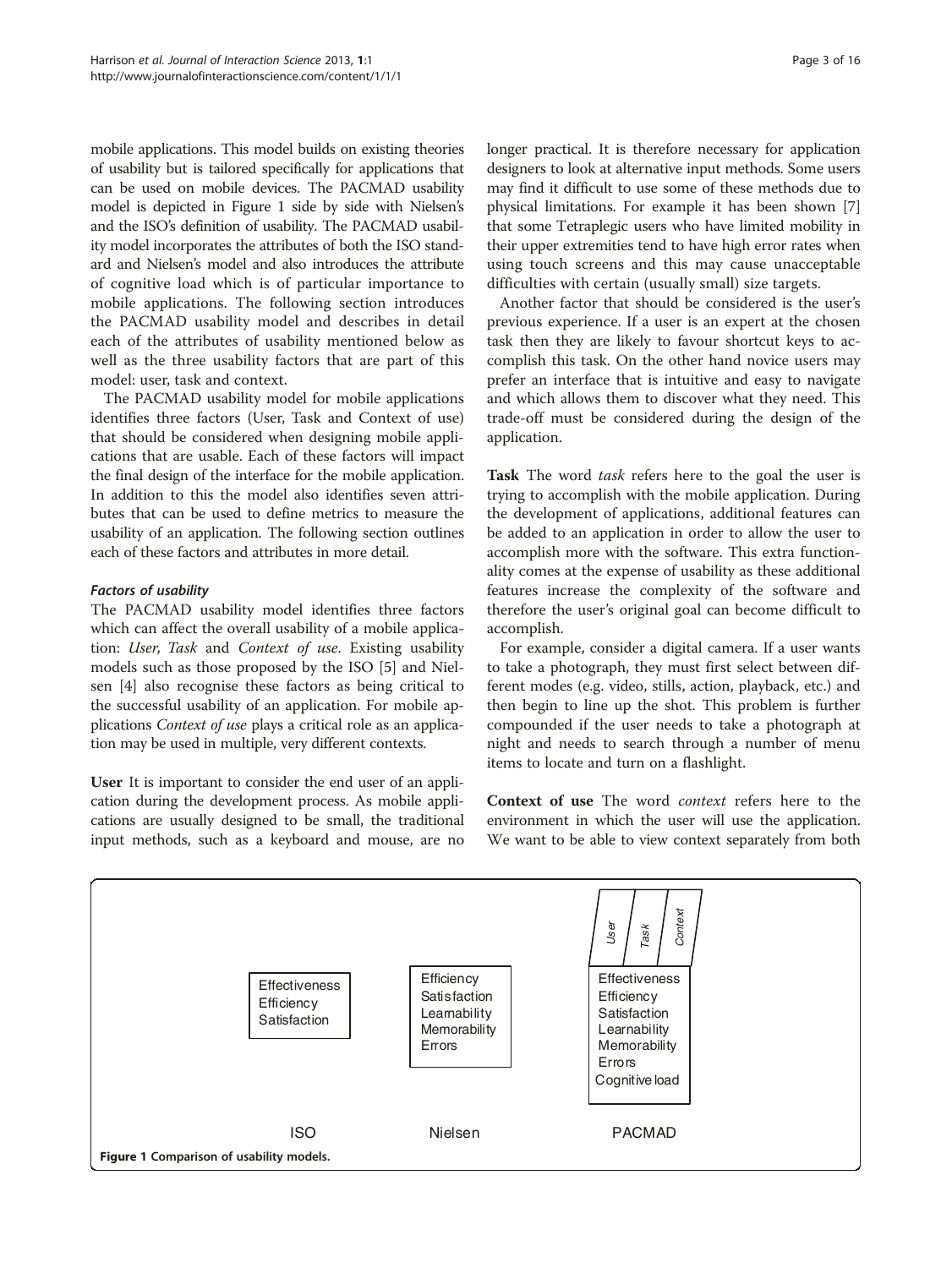the user and the task. Context not only refers to a physical location but also includes other features such as the user's interaction with other people or objects (e.g. a motor vehicle) and other tasks the user may be trying to accomplish. Research has shown that using mobile applications while walking can slow down the walker's average walking speed [\[8\]](#page-15-0). As mobile applications can be used while performing other tasks it is important to consider the impact of using the mobile application in the appropriate context.

#### Attributes of usability

The PACMAD usability model identifies 7 attributes which reflect the usability of an application: Effectiveness, Efficiency, Satisfaction, Learnability, Memorability, Errors and Cognitive load. Each of these attributes has an impact on the overall usability of the application and as such can be used to help assess the usability of the application.

Effectiveness Effectiveness is the ability of a user to complete a task in a specified context. Typically effectiveness is measured by evaluating whether or not participants can complete a set of specified tasks.

Efficiency *Efficiency* is the ability of the user to complete their task with speed and accuracy. This attribute reflects the productivity of a user while using the application. Efficiency can be measured in a number of ways, such as the time to complete a given task, or the number of keystrokes required to complete a given task.

**Satisfaction** Satisfaction is the perceived level of comfort and pleasantness afforded to the user through the use of the software. This is reflected in the attitudes of the user towards the software. This is usually measured subjectively and varies between individual users. Questionnaires and other qualitative techniques are typically used to measure a user's attitudes towards a software application.

Learnability A recent survey of mobile application users [[9\]](#page-15-0) found that users will spend on average 5 minutes or less learning to use a mobile application. There are a large number of applications available on mobile platforms and so if users are unable to use an application they may simply select a different one. For this reason the PACMAD model includes the attribute Learnability as suggested by Nielsen.

Learnability is the ease with which a user can gain proficiency with an application. It typically reflects how long it takes a person to be able to use the application effectively. In order to measure Learnability, researchers may look at the performance of participants during a series of tasks, and measure how long it takes these participants to reach a pre-specified level of proficiency.

Memorability The survey also found that mobile applications are used on an infrequent basis and that participants used almost 50% of the applications only once a month [\[9](#page-15-0)]. Thus there may be a large period of inactivity between uses and so participants may not easily recall how to use the application. Consequently the PACMAD usability model includes the attribute of Memorability as also suggested by Nielsen.

Memorability is the ability of a user to retain how to use an application effectively. Software might not be used on a regular basis and sometimes may only be used sporadically. It is therefore necessary for users to remember how to use the software without the need to relearn it after a period of inactivity. Memorability can be measured by asking participants to perform a series of tasks after having become proficient with the use of the software and then asking them to perform similar tasks after a period of inactivity. A comparison can then be made between the two sets of results to determine how memorable the application was.

Errors The PACMAD usability model extends the description of *Errors*, first proposed by Nielsen, to include an evaluation of the errors that are made by participants while using mobile apps. This allows developers to identify the most troublesome areas for users and to improve these areas in subsequent iterations of development. This attribute is used to reflect how well the user can complete the desired tasks without errors. Nielsen [\[4](#page-14-0)] states that users should make few errors during the use of a system and that if they do make errors they should be able to easily recover from them. The error rate of users may be used to infer the simplicity of a system. The PACMAD usability model considers the nature of errors as well as the frequency with which they occur. By understanding the nature of these errors it is possible to prevent these errors from occurring in future versions of the application.

Cognitive load The main contribution of the PACMAD model is its inclusion of Cognitive Load as an attribute of usability. Unlike traditional desktop applications, users of mobile applications may be performing additional tasks, such as walking, while using the mobile device. For this reason it is important to consider the impact that using the mobile device will have on the performance of the user of these additional tasks. For example a user may wish to send a text message while walking. In this case the user's walking speed will be reduced as they are concentrating on sending the message which is distracting them from walking.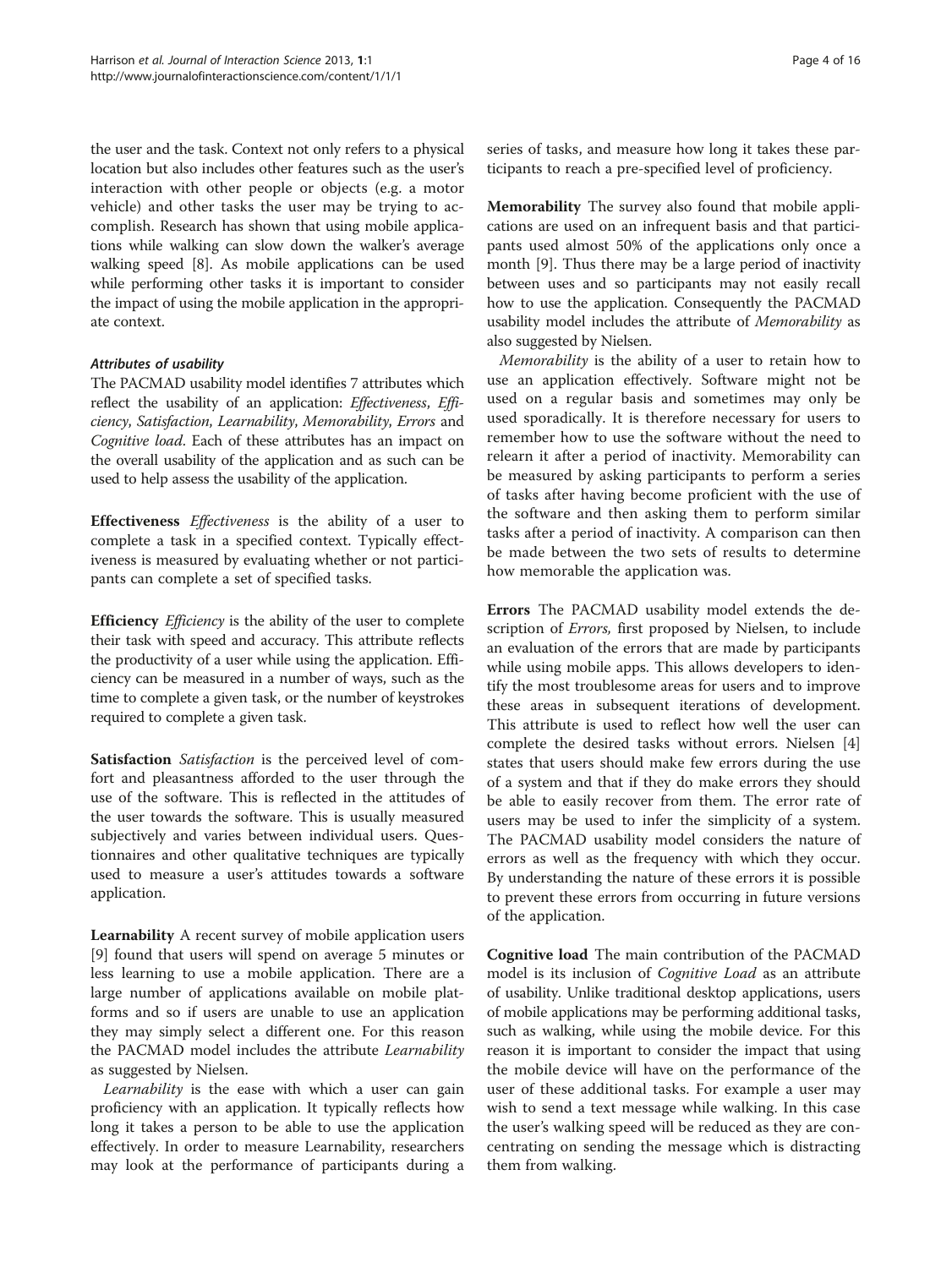Cognitive load refers to the amount of cognitive processing required by the user to use the application. In traditional usability studies a common assumption is that the user is performing only a single task and can therefore concentrate completely on that task. In a mobile context users will often be performing a second action in addition to using the mobile application [[8,10](#page-15-0)]. For example a user may be using a stereo while simultaneously driving a car. In this scenario it is important that the cognitive load required by the mobile application, in this case the stereo, does not adversely impact the primary task.

While the user is using the application in a mobile context it will impact both the user's ability to move and to operate the mobile application. Therefore it is important to consider both dimensions when studying the usability of mobile applications. One way this can be measured is through the NASA Task Load Index (TLX) [[11](#page-15-0)]. This is a subjective workload assessment tool for measuring the cognitive workload placed on a user by the use of a system. In this paper we adopt a relatively simple view of cognitive load. For a more accurate assessment it may be preferable to adopt a more powerful multifactorial approach [\[1](#page-14-0),[12\]](#page-15-0) but this is beyond the scope of this paper.

#### Literature review

In order to evaluate the appropriateness and timeliness of the PACMAD usability model for mobile applications, a literature review was conducted to review current approaches and to determine the need for a comprehensive model that includes cognitive load. We focused on papers published between 2008 and 2010 which included an evaluation of the usability of a mobile application.

#### Performing the literature review

The first step in the literature review was to collect all of the publications from the identified sources. These sources were identified by searching the ACM digital library, IEEE digital library and Google Scholar. The search strings used during these searches were "Mobile Application Evaluations", "Usability of mobile applications" and "Mobile application usability evaluations". The following conferences and journals were identified as being the most relevant sources: the Mobile HCI conference (MobileHCI), the International Journal of Mobile Human Computer Interaction (IJMHCI), the ACM Transactions on Computer-Human Interaction (TOCHI), the International Journal of Human Computer Studies (IJHCS), the Personal and Ubiquitous Computing journal (PUC), and the International Journal of Human-Computer Interaction (IJHCI). We also considered the ACM Conference on Human Factors in Computing Systems (CHI) and the IEEE Transactions on Mobile Computing (IEEE TOMC). These sources were later discarded as very few papers (less than 5% of the total) were relevant.

The literature review was limited to the publications between the years 2008 and 2010 due to the emergence of smart phones during this time. Table 1 shows the number of publications that were examined from each source.

The sources presented above included a number of different types of publications (Full papers, short papers, doctoral consortium, editorials, etc.). We focused the study only on full or short research papers from peer reviewed sources. This approach was also adopted by Budgen et al. [\[13\]](#page-15-0). Table [2](#page-5-0) shows the number of remaining publications by source.

The abstract of each of the remaining papers was examined to determine if the paper:

- 1. Conducted an evaluation of a mobile application/ device;
- 2. Contained some software component with which the users interact;
- 3. Conducted an evaluation which was focused on the interaction with the application or device;

Publications which did not meet the above criteria were removed.

The following exclusion criteria were used to exclude papers:

- 1. Focused only on application development methodologies and techniques;
- 2. Contained only physical interaction without a software component;
- 3. Examined only social aspects of using mobile applications;
- 4. Did not consider mobile applications.

Each abstract was reviewed by the first two authors to determine if it should be included within the literature review. When a disagreement arose between the reviewers it was discussed until mutual agreement was

#### Table 1 Number of publication by source

| Source        | 2008 | 2009 | 2010 | <b>Total</b> |
|---------------|------|------|------|--------------|
| MobileHCl     | 107  | 109  | 114  | 330          |
| <b>IJMHCI</b> |      | 27   | 19   | 46           |
| <b>TOCHI</b>  | 24   | 21   | 13   | 58           |
| <b>IJHCS</b>  | 68   | 78   | 61   | 207          |
| <b>PUC</b>    | 54   | 60   | 53   | 167          |
| <b>IJHCI</b>  | 44   | 37   | 51   | 132          |
| <b>Total</b>  | 297  | 332  | 311  | 940          |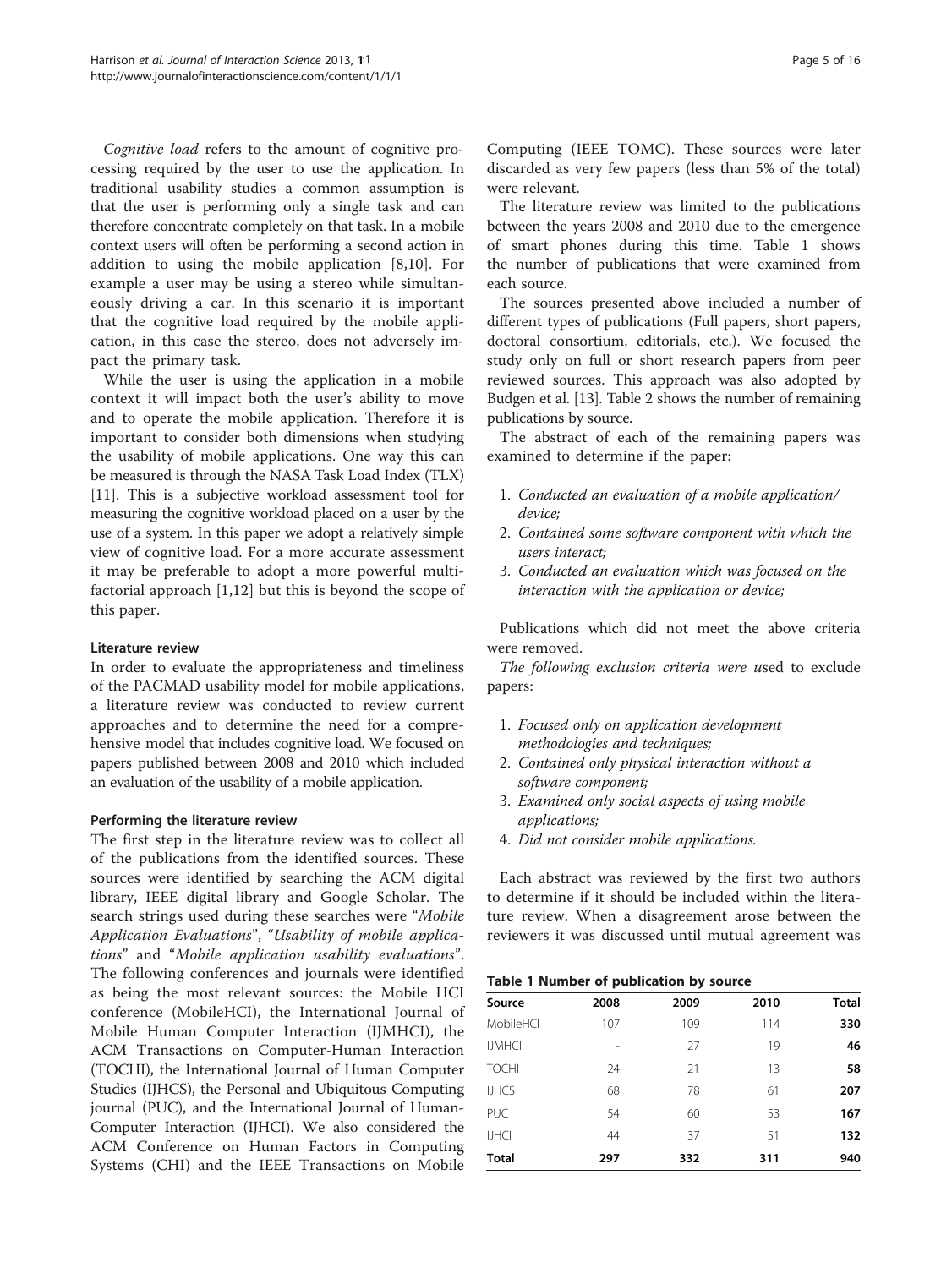<span id="page-5-0"></span>Table 2 Number of relevant papers by source

| Source        | 2008 | 2009 | 2010 | Total |
|---------------|------|------|------|-------|
| MobileHCI     | 65   | 38   | 46   | 149   |
| <b>IJMHCI</b> | -    | 22   | 15   | 37    |
| <b>TOCHI</b>  | 22   | 20   | 12   | 54    |
| <b>UHCS</b>   | 64   | 72   | 58   | 194   |
| <b>PUC</b>    | 48   | 54   | 50   | 152   |
| <b>IJHCI</b>  | 37   | 33   | 47   | 117   |
| <b>Total</b>  | 236  | 239  | 228  | 703   |

reached. A small number of relevant publications were unavailable to the authors. Table 3 shows the number of papers included within the literature review by source.

Each of the remaining papers was examined by one reviewer (either the first or second author of this paper). The reviewer examined each paper in detail and identified for each one:

- The attribute of usability that could be measured through the collected metrics;
- The focus of the research presented.
- The type of study conducted;

To ensure the quality of the data extraction performed the first and second author independently reviewed a 10% sample and compared these results. When a disagreement arose it was discussed until an agreement was reached.

Twenty papers that were identified as being relevant did not contain any formal evaluations of the proposed technologies. The results presented below exclude these 20 papers. In addition to this some papers presented multiple studies. In these cases each study was considered independently and so the results based on the number of studies within the evaluated papers rather than the number of papers.

#### Limitations

This literature review is limited for a number of reasons. Firstly a small number of papers were unavailable to the

Table 3 Number of publications included within the literature review

| Source        | 2008           | 2009           | 2010           | <b>Total</b> |
|---------------|----------------|----------------|----------------|--------------|
| MobileHCI     | 33             | 11             | 21             | 65           |
| <b>IJMCHI</b> | ÷              | 6              | 4              | 10           |
| <b>TOCHI</b>  | $\mathfrak{D}$ | ξ              | $\mathfrak{D}$ | 7            |
| <b>IJHCS</b>  | 13             | 5              | 4              | 22           |
| <b>PUC</b>    | 7              | 10             | 4              | 21           |
| <b>IJHCI</b>  |                | $\mathfrak{D}$ | 3              | 6            |
| <b>Total</b>  | 56             | 37             | 38             | 131          |

researchers (8 out of 139 papers considered relevant). This unavailability of less than 6% of the papers probably does not have a large impact on the results presented. By omitting certain sources from the study a bias may have been introduced. We felt that the range of sources considered was a fair representation of the field of usability of mobile applications although some outlying studies may have been omitted due to limited resources. Our reviews of these sources led us to believe that the omitted papers were of borderline significance. Ethical approval for this research was given by Oxford Brookes University Research Ethics Committee.

#### Results

#### Research questions

To evaluate the PACMAD usability model three Research Questions (RQ1 to RQ3) were established to determine how important each of the factors and attributes of usability are in the context of mobile applications.

#### RQ1: What attributes are used when considering the usability of mobile applications?

This research question was established to discover what attributes are typically used to analyse mobile applications and which metrics are associated with them. The answers to this question provide evidence and data for the PACMAD usability model.

## RQ2: To what extent are the factors of usability considered in existing research?

In order to determine how research in mobile applications is evolving, RQ2 was established to examine the current research trends into mobile applications, with a particular focus on the factors that affect usability.

In addition to this we wanted to establish which research methods are most commonly used when evaluating mobile applications. For this reason, a third research question was established.

## RQ3: What research methodologies are used to evaluate the usability of mobile applications?

There are many ways in which mobile applications can be evaluated including controlled studies, field studies, ethnography, experiments, case-studies, surveys, etc. This research question aims to identify the most common research methodologies used to evaluate mobile apps. The answers to this question will throw light on the maturity of the mobile app engineering field.

The above research questions were answered by examining the literature on mobile applications. The range of literature on the topic of mobile applications is so broad it was important to limit the literature review to the most relevant and recent publications and to limit the publication interval to papers published between 2008 and 2010.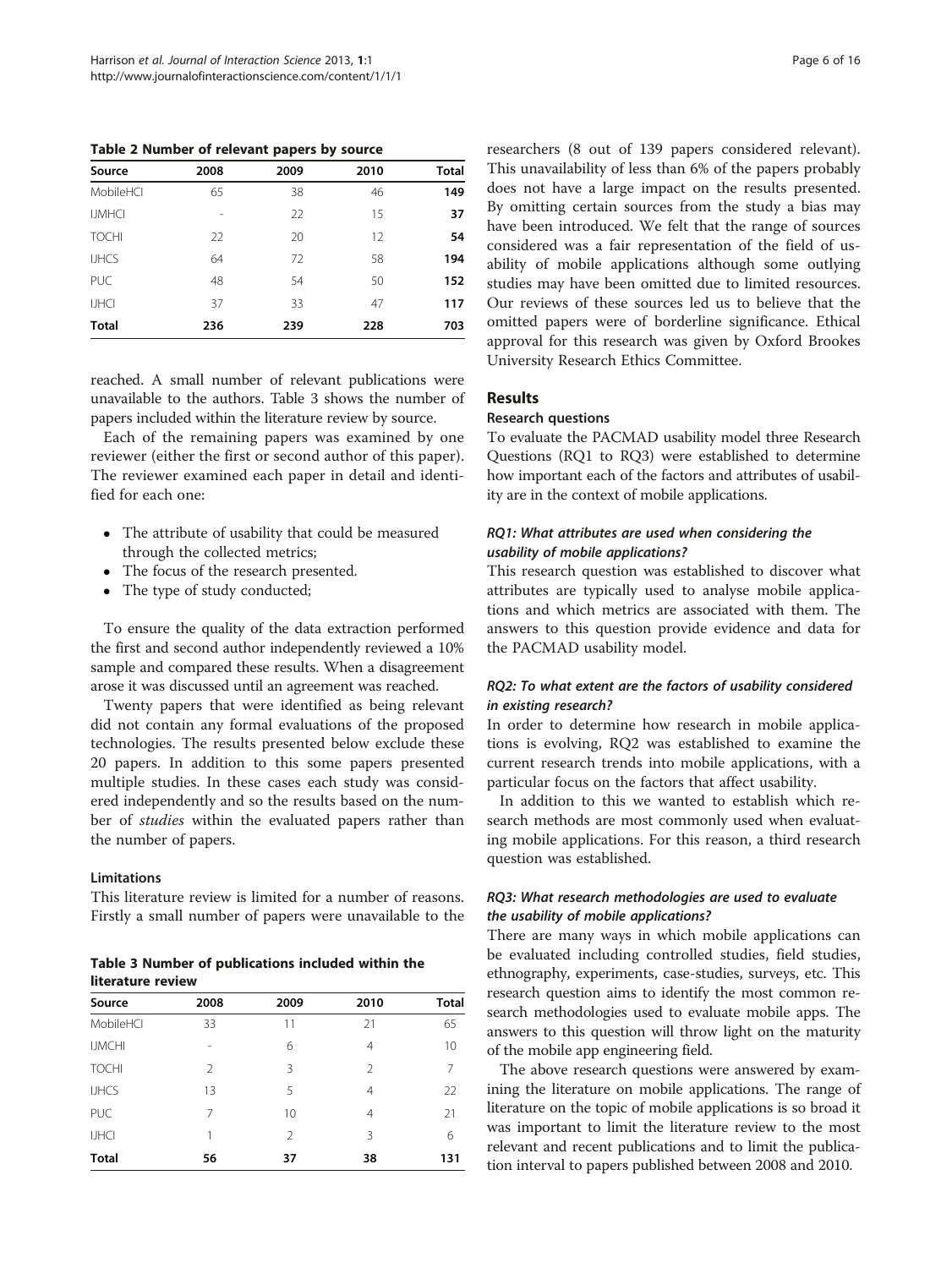#### RQ1: What attributes are used when considering the usability of mobile applications?

Table 4 shows the percentage of studies that include metrics, such as time to complete a given task, which either directly or indirectly assesses the attributes of usability included within the PACMAD usability model. In some cases the studies evaluated multiple attributes of usability and therefore the results above present both the percentage and the number of studies in which each attribute was considered. These studies often do not explicitly cite usability or any usability related criteria, and so the metrics used for the papers' analyses were used to discover the usability attributes considered. This lack of precision is probably due to a lack of agreement as to what constitutes usability and the fact that the attributes are not orthogonal. The three most common attributes, Effectiveness, Efficiency and Satisfaction, correspond to the attributes identified by the ISO's standard for usability.

One of the reasons these attributes are so widely considered is their direct relationship to the technical capabilities of the system. Both Effectiveness and Efficiency are related to the design and implementation of the system and so are usually tested thoroughly. These attributes are also relatively easy to measure. In most cases the Effectiveness of the system is evaluated by monitoring whether a user can accomplish a pre-specified task. Efficiency can be measured by finding the time taken by the participant to complete this task. Questionnaires and structured interviews can be used to determine the Satisfaction of users towards the system. Approximately 22% of the papers reviewed evaluated all three of these attributes.

The focus on these attributes of usability implies that Learnability, Memorability, Errors, and Cognitive load, are considered to be of less importance than Effectiveness, Efficiency and Satisfaction. Learnability, Memorability, Errors, and Cognitive load are not easy to evaluate and this may be why their assessment is often overlooked. As technology matures designers have begun to consider usability earlier in the design process. This is reflected to a

Table 4 Percentage and number of studies which evaluated each attribute

| <b>Attribute</b>     | % of studies | <b>Number of studies</b> |
|----------------------|--------------|--------------------------|
| <b>Effectiveness</b> | 51.15%       | 67                       |
| Efficiency           | 54.96%       | 72                       |
| Satisfaction         | 58.02%       | 76                       |
| Learnability         | 20.61%       | 27                       |
| Memorability         | 2.29%        | 3                        |
| <b>Frrors</b>        | 32.82%       | 43                       |
| Cognitive Load       | 22.90%       | 30                       |

The aspects of usability that were considered least often in the papers reviewed are Learnability and Memorability. There are numerous reasons for this. The nature of these attributes demands that they are evaluated over periods of time. To effectively measure Learnability, users' progress needs to be checked at regular intervals or tracked over many completions of a task. In the papers reviewed, Learnability was usually measured indirectly by the changes in effectiveness or efficiency over many completions of a specified task.

Memorability was only measured subjectively in the papers reviewed. One way to objectively measure Memorability is to examine participants' use of the system after a period of inactivity with the system. The practical problem of recruiting participants who are willing to return multiple times to participate in an evaluation is probably one of the reasons why this attribute is not often measured objectively.

What differentiates mobile applications from more traditional applications is the ability of the user to use the application while moving. In this context, the users' attention is divided between the act of moving and using the application. About 26% of the studies considered cognitive load. Some of these studies used the change in performance of the user performing the primary task (which was usually walking or driving) as an indication of the cognitive load. Other studies used the NASA TLX [[11\]](#page-15-0) to subjectively measure cognitive load.

## RQ2: To what extent are the factors of usability considered in existing research?

Table [5](#page-7-0) shows the current research trends within mobile application research. It can be seen that the majority of work is focused on a task approximately 47% of the papers reviewed focus on allowing users to complete a specific task. The range of tasks considered is too broad to provide a detailed description and so we present here only some of the most dominant trends seen within the literature review.

The integration of cameras into mobile devices has enabled the emergence of a new class of application for mobile devices known as augmented reality. For example Bruns and Bimber [[14](#page-15-0)] have developed an augmented reality application which allows users to take a photograph of an exhibit at an art gallery which allows the system to find additional information about the work of art. Similar systems have also been developed for Points of Interest (POIs) for tourists [\[15\]](#page-15-0).

While using maps is a traditional way of navigating to a destination, mobile devices incorporating GPS (Global Positioning Satellite) technology have enabled researchers to investigate new ways of helping users to navigate.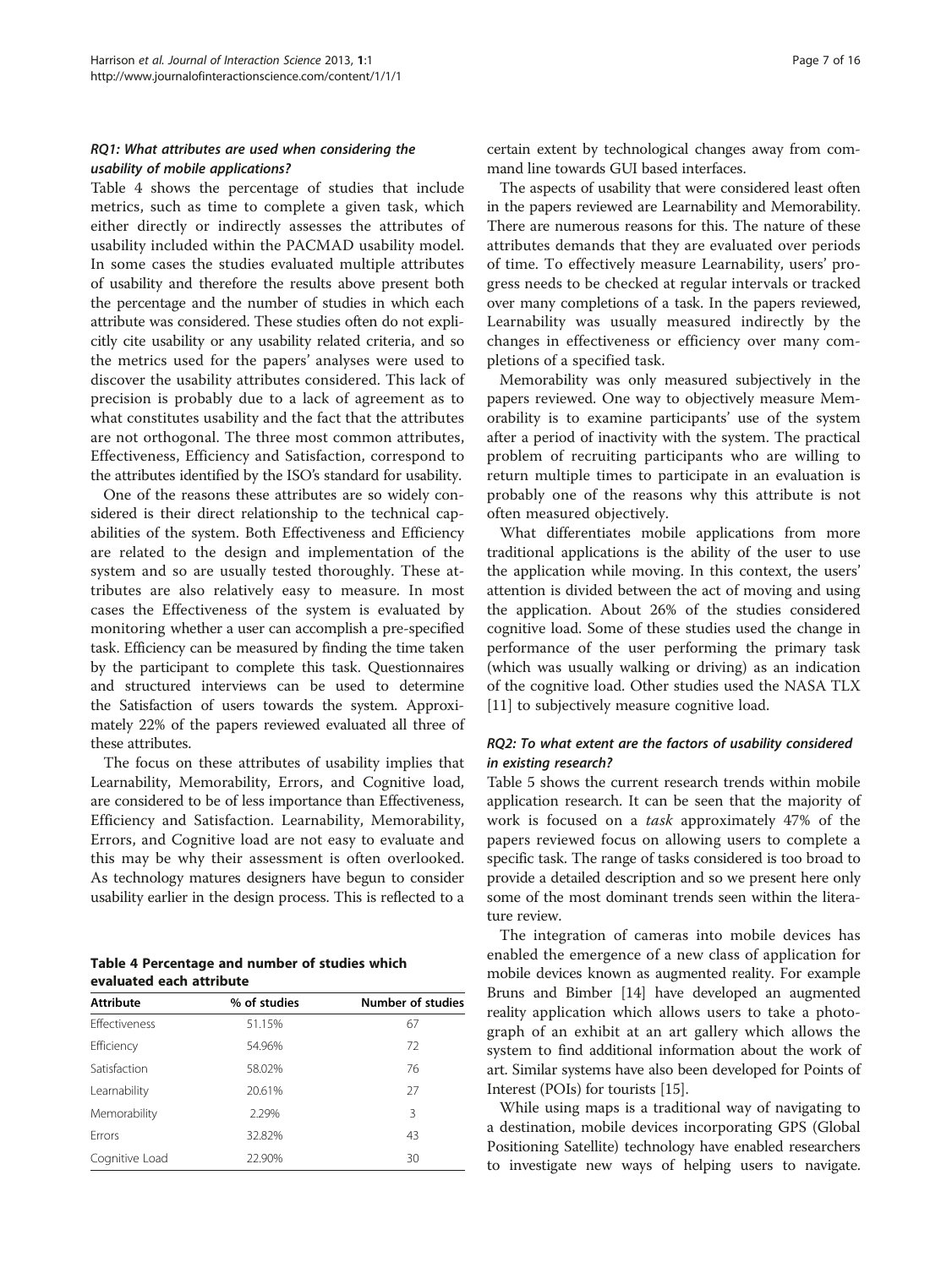<span id="page-7-0"></span>Table 5 Percentage and number of papers by focus of research

| <b>Focus</b>            | # of papers | % of papers |
|-------------------------|-------------|-------------|
| Context                 | 11          | 8.46%       |
| Development Methodology | 8           | 6.15%       |
| Interaction             | 39          | 29.77%      |
| Task                    | 61          | 46.92%      |
| User                    | 12          | 9.23%       |
| <b>Total</b>            | 131         | 100.00%     |

A number of systems [[16](#page-15-0),[17](#page-15-0)] have proposed the use of tactile feedback to help guide users. Through the use of different vibration techniques the system informs users whether they should turn left, right or keep going straight. Another alternative to this is the use of sound. By altering the spatial balance and volume of a user's music, Jones et al. [[18](#page-15-0)] have developed a system for helping guide users to their destination.

One of the biggest limitations to mobile devices is the limited input modalities. Developers of apps do not have a large amount of space for physical buttons and therefore researchers are investigating other methods of interaction. This type of research accounts for approximately 29% of the studies reviewed.

The small screen size found on mobile applications has meant that only a small fraction of a document can be seen in detail. When mobile devices are used navigating between locations, this restriction can cause difficulty for users. In an effort to address this issue Burigat et al. [[19](#page-15-0)] have developed a Zoomable User Interface with Overview (ZUIO). This interface allows a user to zoom into small sections of a document, such as a map, while displaying a small scale overview of the entire document so that the user can see where on the overall document they are. This type of system can also be used with large documents, such as web pages and images.

Audio interfaces [[20\]](#page-15-0) are a type of interface that is being investigated to assist drivers to use in-car systems. Traditional interfaces present information to users by visual means, but for drivers this distraction has safety critical implications. To address this issue audio inputs are common for in-vehicle systems. The low quality of voice recognition technology can limit its effectiveness within this context. Weinberg et al. [[21\]](#page-15-0) have shown that multiple push-to-talk buttons can improve the performance of users of such systems. Other types of interaction paradigms in these papers include touch screens [[22](#page-15-0)], pressure based input [[23](#page-15-0)], spatial awareness [[24](#page-15-0)] and gestures [\[25](#page-15-0)]. As well as using these new input modalities a number of researchers are also looking at alternative output modes such as sound [\[26](#page-15-0)] and tactile feedback [[27](#page-15-0)].

In addition to considering the specific tasks and input modalities, a small number of researchers are investigating ways to assist specific types of users, such as those suffering from physical or psychological disabilities, to complete common tasks. This type of research accounts for approximately 9% of the evaluated papers. Approximately 8% of the papers evaluated have focused on the context in which mobile applications are being used. The remaining 6% of studies are concerned with new development and evaluation methodologies for mobile applications. These include rapid prototyping tools for in-car systems, the effectiveness of expert evaluations and the use of heuristics for evaluating mobile haptic interfaces.

#### RQ3: What research methodologies are used to evaluate the usability of mobile applications?

RQ3 was posed to investigate how usability evaluations are currently conducted. The literature review revealed that 7 of the papers evaluated did not contain any usability evaluations. Some of the remaining papers included multiple studies to evaluate different aspects of a technology or were conducted at different times during the development process. Table 6 shows the percentage of studies that were conducted using each research methodology.

By far the most dominant research methodology used in the examined studies was controlled experiments, accounting for approximately 59% of the studies. In a controlled experiment, all variables are held constant except the independent variable, which is manipulated by the experimenter. The dependant variable is the metric which is measured by the experimenter. In this way a cause and effect relationship may be investigated between the dependant and independent variables. Causality can be inferred from the covariation of the independent and dependent variables, temporal precedence of the cause as the manipulation of the independent variable and the

| Table 6 Percentage and number of studies by research |  |  |
|------------------------------------------------------|--|--|
| methods                                              |  |  |

| <b>Research methods</b> | % of studies | # of studies   |
|-------------------------|--------------|----------------|
| Controlled experiment   | 59.51%       | 97             |
| Field Study             | 26.99%       | 44             |
| Survey                  | 4.29%        | 7              |
| Case Study              | 2.45%        | 4              |
| Informal evaluation     | 1.84%        | 3              |
| Archival Research       | 1.23%        | 2              |
| Expert evaluation       | 1.23%        | 2              |
| Other                   | 2.45%        | $\overline{4}$ |
| Total                   | 100%         | 163            |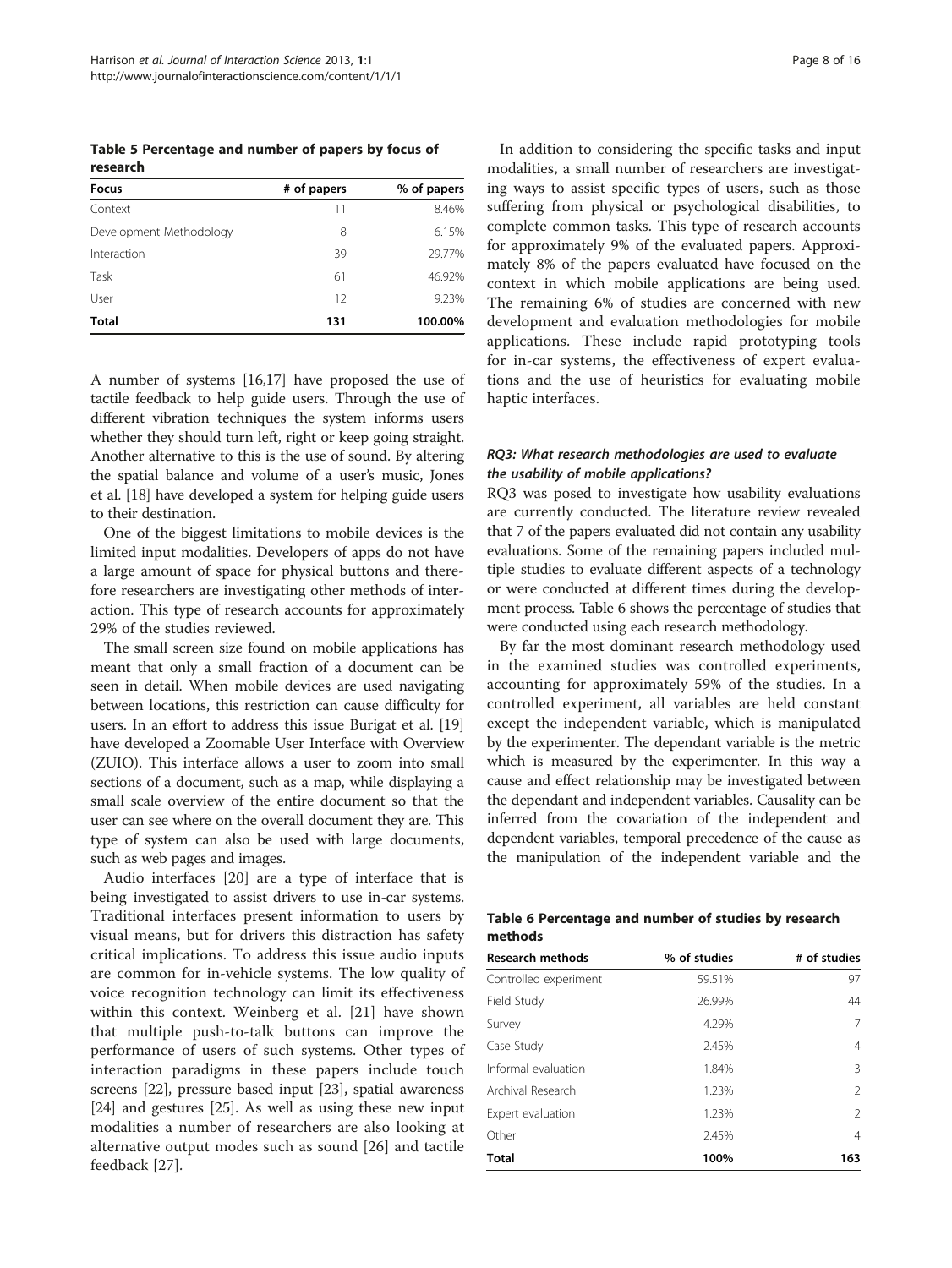elimination of confounding factors though control and internal validity tests.

Although the most common approach is the use of controlled experiments, other research methodologies were also used. A number of studies evaluated the use of new technologies through field studies. Field studies are conducted in a real world context, enabling evaluators to determine how users would use a technology outside of a controlled setting. These studies often revealed issues that would not be seen in a controlled setting.

For example a system designed by Kristoffersen and Bratteberg [\[28](#page-15-0)] to help travellers get to and from an airport by train without the use of paper tickets was deployed. This system used a credit card as a form of ticket for a journey to or from the airport. During the field study a number of usability issues were experienced by travellers. One user wanted to use a card to buy a ticket for himself and a companion; the system did not include this functionality as the developers of the system had assumed each user would have their own credit card and therefore designed the system to issue each ticket on a different credit card.

The evaluation also revealed issues relating to how the developers had implemented the different journey types, i.e. to and from the airport. When travelling to the airport users are required to swipe their credit card at the beginning and end of each journey, whereas when returning from the airport the user only needs to swipe their card when leaving the airport. One user found this out after he had swiped his card to terminate a journey from the airport, but was instead charged for a second ticket to the airport.

Although controlled experiments and field studies account for almost 90% of the studies, other strategies are also used. Surveys were used to better understand how the public reacted to mobile systems. Some of these studies were specific to a new technology or paradigm, [[29\]](#page-15-0) while others considered uses such as working while on the move [\[30](#page-15-0)]. In two cases (1% of the studies) archival research was used to investigate a particular phenomena relating to mobile technologies. A study conducted by Fehnert and Kosagowsky [\[31](#page-15-0)] used archival research to investigate the relationship between expert evaluations of user experience quality of mobile phones and subsequent usage figures. Lacroix et al. [\[32](#page-15-0)] used archival research to investigate the relationship between goal difficulty and performance within the context of an on-going activity intervention program.

In some cases it was found that no formal evaluation was conducted but instead the new technology presented in the paper was evaluated informally with colleagues of the developers. These evaluations typically contained a small number of participants and provide anecdotal evidence of a system's usability.

#### **Discussion**

The results obtained during the literature review reinforced the importance of cognitive load as an attribute of usability. It was found that almost 23% of the studies measured the cognitive load of the application under evaluation. These results show that current researchers in the area of mobile applications are beginning to recognise the importance of cognitive load in this domain and as such there is sufficient evidence for including it within the PACMAD model of usability.

The results also show that Memorability is not considered an important aspect of usability by many researchers. Only 2% of the studies evaluated Memorability. If an application is easy to learn then users may be willing to relearn how to use the application and therefore Memorability may indeed not be significant. On the other hand, some applications have a high learning curve and as such require a significant amount of time to learn. For these applications Memorability is an important attribute.

The trade-off between Learnability and Memorability is a consideration for application developers. Factors such as the task to be accomplished and the characteristics of the user should be considered when making this decision. The PACMAD model recommends that both factors should be considered although it also recognises that it may be adequate to evaluate only one of these factors depending on the application under evaluation. The literature review has also shown that the remaining attributes of usability are considered extensively by current research. Effectiveness, Efficiency and Satisfaction were included in over 50% of the studies. It was also found the Errors were evaluated in over 30% of these studies.

When considering the factors that can affect usability, it was found that the task is the most dominant factor being researched. Over 45% of the papers examined focused primarily on allowing a user to accomplish a task. When the interaction with an application is itself considered as a task this figure rises to approximately 75%. Context of use and the User were considered in less than 10% of the papers. Context of use can vary enormously and so should be considered an important factor of usability [[5](#page-14-0)[,33](#page-15-0)]. Our results indicate that context is not extensively researched and this suggests a gap in the literature.

It was revealing that some components of the PACMAD model occur only infrequently in the literature. As mentioned above Learnability and Memorability are rarely investigated, perhaps suggesting that researchers expected users to be able to learn to use apps without much difficulty., This finding could also be due to the difficulty of finding suitable subjects willing to undergo experiments on these attributes or the lack of standard research methods for these attributes. Effectiveness, Efficiency, Satisfaction and Errors were investigated more frequently,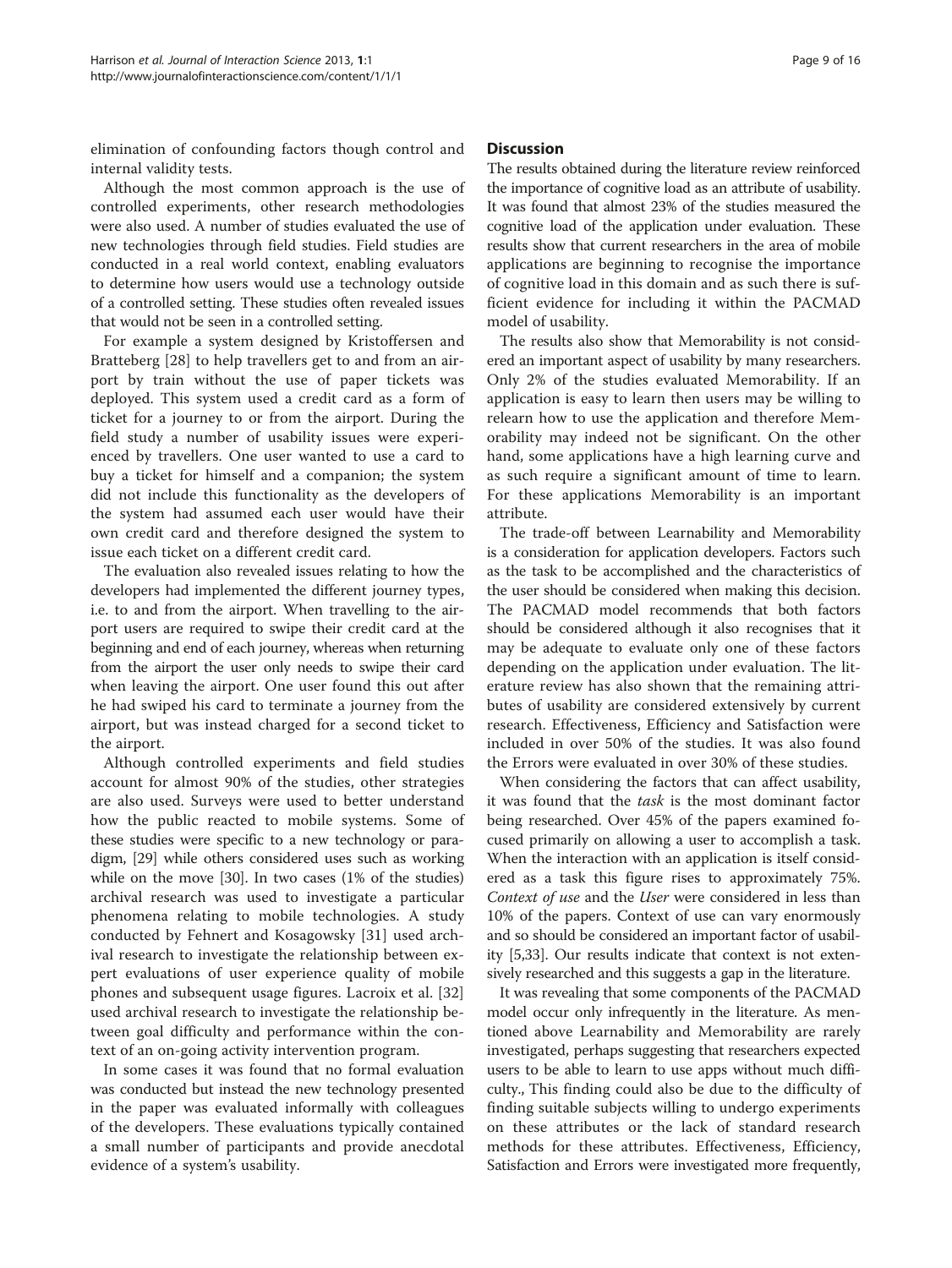possibly because these attributes are widely recognised as important, and also possibly because research methods for investigating these attributes are well understood and documented. Almost a quarter of the studies investigated discussed Cognitive Load. It is surprising that this figure is not higher although this could again be due to the lack of a well-defined research methodology for investigating this attribute.

## Conclusions

The range and availability of mobile applications is expanding rapidly. With the increased processing power available on portable devices, developers are increasing the range of services that they provide. The small size of mobile devices has limited the ways in which users can interact with them. Issues such as the small screen size, poor connectivity and limited input modalities have an effect on the usability of mobile applications.

The prominent models of usability do not adequately capture the complexities of interacting with applications on a mobile platform. For this reason, this paper presents our PACMAD usability model which augments existing usability models within the context of mobile applications.

To prove the concept of this model a literature review has been conducted. This review has highlighted the extent to which the attributes of the PACMAD model are considered within the mobile application domain. It was found that each attribute was considered in at least 20% of studies, with the exception of Memorability. It is believed one reason for this may be the difficulty associated with evaluating Memorability.

The literature review has also revealed a number of novel interaction methods that are being researched at present, such as spatial awareness and pressure based input. These techniques are in their infancy but with time and more research they may eventually be adopted.

#### Appendix A: Papers used in the literature review

1. Apitz, G., F. Guimbretière, and S. Zhai, Foundations for designing and evaluating user interfaces based on the crossing paradigm. ACM Trans. Comput.-Hum. Interact., 2008. 17(2): p. 1–42.

2. Arning, K. and M. Ziefle, Ask and You Will Receive: Training Novice Adults to use a PDA in an Active Learning Environment. International Journal of Mobile Human Computer Interaction (IJMHCI), 2010. 2(1): p. 21–47.

3. Arvanitis, T.N., et al., Human factors and qualitative pedagogical evaluation of a mobile augmented reality system for science education used by learners with physical disabilities. Personal Ubiquitous Comput., 2009. 13(3): p. 243–250.

4. Axtell, C., D. Hislop, and S. Whittaker, Mobile technologies in mobile spaces: Findings from the context of train travel. Int. J. Hum.-Comput. Stud., 2008. 66(12): p. 902–915.

5. Baber, C., et al., Mobile technology for crime scene examination. Int. J. Hum.-Comput. Stud., 2009. 67(5): p. 464–474.

6. Bardram, J.E., Activity-based computing for medical work in hospitals. ACM Trans. Comput.-Hum. Interact., 2009. 16(2): p. 1–36.

7. Bergman, J., J. Kauko, and J. Keränen, Hands on music: physical approach to interaction with digital music, in Proceedings of the 11th International Conference on Human-Computer Interaction with Mobile Devices and Services. 2009, ACM: Bonn, Germany.

8. Bergman, J. and J. Vainio, Interacting with the flow, in Proceedings of the 12th international conference on Human computer interaction with mobile devices and services. 2010, ACM: Lisbon, Portugal.

9. Bertini, E., et al., Appropriating Heuristic Evaluation for Mobile Computing International Journal of Mobile Human Computer Interaction (IJMHCI), 2009. 1(1): p. 20–41.

10. Böhmer, M. and G. Bauer, Exploiting the icon arrangement on mobile devices as information source for context-awareness, in Proceedings of the 12th international conference on Human computer interaction with mobile devices and services. 2010, ACM: Lisbon, Portugal.

11. Bostr, F., et al., Capricorn - an intelligent user interface for mobile widgets, in Proceedings of the 10th international conference on Human computer interaction with mobile devices and services. 2008, ACM: Amsterdam, The Netherlands.

12. Brewster, S.A. and M. Hughes, Pressure-based text entry for mobile devices, in Proceedings of the 11th International Conference on Human-Computer Interaction with Mobile Devices and Services. 2009, ACM: Bonn, Germany.

13. Bruns, E. and O. Bimber, Adaptive training of video sets for image recognition on mobile phones. Personal Ubiquitous Comput., 2009. 13(2): p. 165–178.

14. Brush, A.J.B., et al., User experiences with activitybased navigation on mobile devices, in Proceedings of the 12th international conference on Human computer interaction with mobile devices and services. 2010, ACM: Lisbon, Portugal.

15. Burigat, S., L. Chittaro, and S. Gabrielli, Navigation techniques for small-screen devices: An evaluation on maps and web pages. Int. J. Hum.-Comput. Stud., 2008. 66(2): p. 78–97.

16. Büring, T., J. Gerken, and H. Reiterer, Zoom interaction design for pen-operated portable devices. Int. J. Hum.-Comput. Stud., 2008. 66(8): p. 605–627.

17. Buttussi, F., et al., Using mobile devices to support communication between emergency medical responders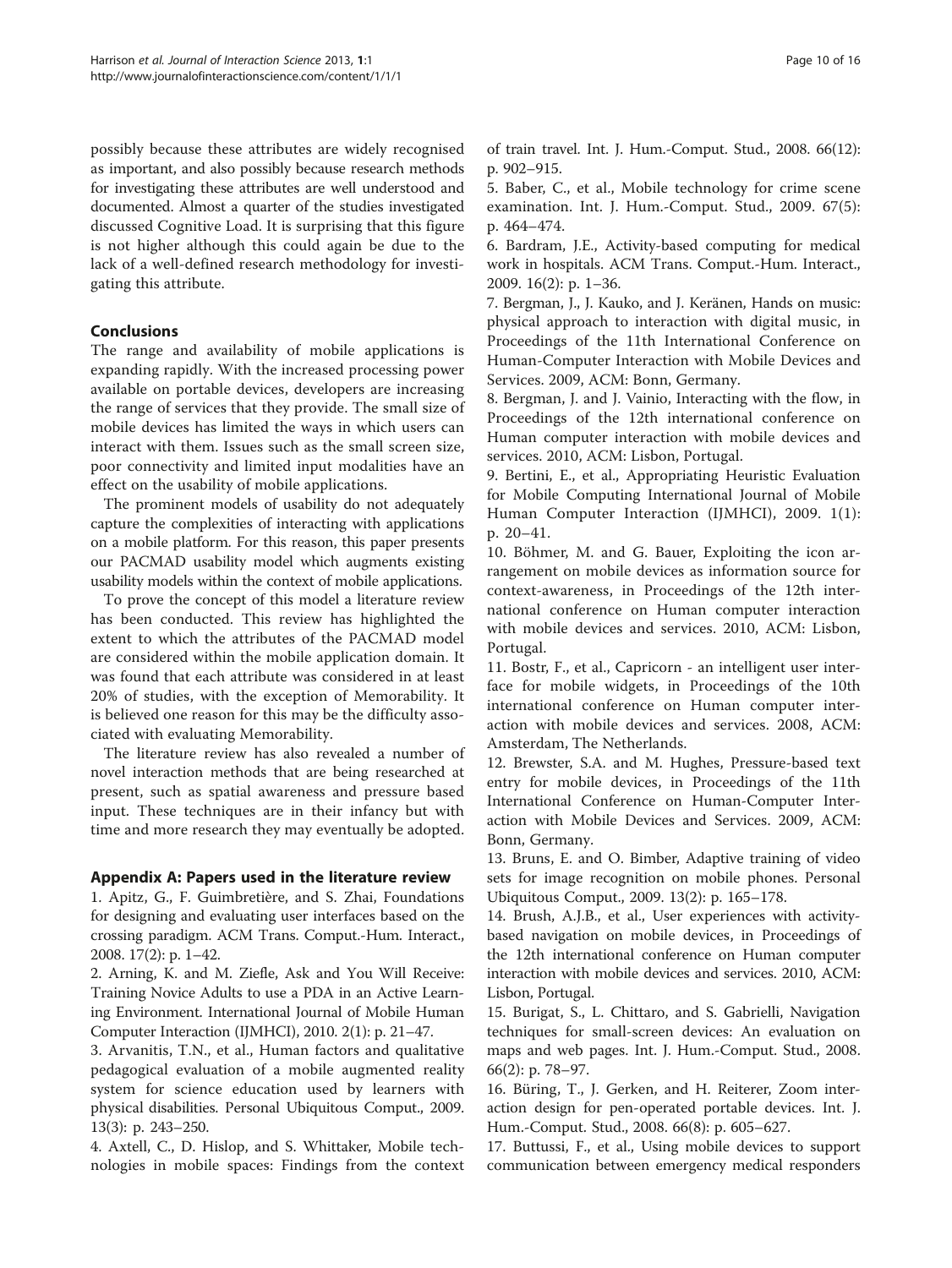and deaf people, in Proceedings of the 12th international conference on Human computer interaction with mobile devices and services. 2010, ACM: Lisbon, Portugal.

18. Chen, N.Y., F. Guimbretière, and C.E. Löckenhoff, Relative role of merging and two-handed operation on command selection speed. Int. J. Hum.-Comput. Stud., 2008. 66(10): p. 729–740.

19. Chen, T., Y. Yesilada, and S. Harper, What input errors do you experience? Typing and pointing errors of mobile Web users. Int. J. Hum.-Comput. Stud., 2010. 68(3): p. 138–157.

20. Cherubini, M., et al., Text versus speech: a comparison of tagging input modalities for camera phones, in Proceedings of the 11th International Conference on Human-Computer Interaction with Mobile Devices and Services. 2009, ACM: Bonn, Germany.

21. Chittaro, L. and A. Marassi, Supporting blind users in selecting from very long lists of items on mobile phones, in Proceedings of the 12th international conference on Human computer interaction with mobile devices and services. 2010, ACM: Lisbon, Portugal.

22. Chittaro, L. and D. Nadalutti, Presenting evacuation instructions on mobile devices by means of locationaware 3D virtual environments, in Proceedings of the 10th international conference on Human computer interaction with mobile devices and services. 2008, ACM: Amsterdam, The Netherlands.

23. Clawson, J., et al., Mobiphos: a collocated-synchronous mobile photo sharing application, in Proceedings of the 10th international conference on Human computer interaction with mobile devices and services. 2008, ACM: Amsterdam, The Netherlands.

24. Cockburn, A. and C. Gutwin, A model of novice and expert navigation performance in constrained-input interfaces. ACM Trans. Comput.-Hum. Interact., 2010. 17(3): p. 1–38.

25. Cox, A.L., et al., Tlk or txt? Using voice input for SMS composition. Personal Ubiquitous Comput., 2008. 12(8): p. 567–588.

26. Crossan, A., et al., Instrumented Usability Analysis for Mobile Devices International Journal of Mobile Human Computer Interaction (IJMHCI), 2009. 1(1): p. 1–19.

27. Cui, Y., et al., Linked internet UI: a mobile user interface optimized for social networking, in Proceedings of the 12th international conference on Human computer interaction with mobile devices and services. 2010, ACM: Lisbon, Portugal.

28. Cummings, M.L., et al., Supporting intelligent and trustworthy maritime path planning decisions. Int. J. Hum.-Comput. Stud., 2010. 68(10): p. 616–626.

29. Dahl, Y. and D. Svan, A comparison of location and token-based interaction techniques for point-of-care access to medical information. Personal Ubiquitous Comput., 2008. 12(6): p. 459–478.

30. Dai, L., A. Sears, and R. Goldman, Shifting the focus from accuracy to recallability: A study of informal notetaking on mobile information technologies. ACM Trans. Comput.-Hum. Interact., 2009. 16(1): p. 1–46.

31. Decle, F. and M. Hachet, A study of direct versus planned 3D camera manipulation on touch-based mobile phones, in Proceedings of the 11th International Conference on Human-Computer Interaction with Mobile Devices and Services. 2009, ACM: Bonn, Germany.

32. Duh, H.B.-L., V.H.H. Chen, and C.B. Tan, Playing different games on different phones: an empirical study on mobile gaming, in Proceedings of the 10th international conference on Human computer interaction with mobile devices and services. 2008, ACM: Amsterdam, The Netherlands.

33. Dunlop, M.D. and M.M. Masters, Investigating five key predictive text entry with combined distance and keystroke modelling. Personal Ubiquitous Comput., 2008. 12(8): p. 589–598.

34. Ecker, R., et al., pieTouch: a direct touch gesture interface for interacting with in-vehicle information systems, in Proceedings of the 11th International Conference on Human-Computer Interaction with Mobile Devices and Services. 2009, ACM: Bonn, Germany.

35. Eslambolchilar, P. and R. Murray-Smith, Control centric approach in designing scrolling and zooming user interfaces. Int. J. Hum.-Comput. Stud., 2008. 66(12): p. 838–856.

36. Fehnert, B. and A. Kosagowsky, Measuring user experience: complementing qualitative and quantitative assessment, in Proceedings of the 10th international conference on Human computer interaction with mobile devices and services. 2008, ACM: Amsterdam, The Netherlands.

37. Fickas, S., M. Sohlberg, and P.-F. Hung, Routefollowing assistance for travelers with cognitive impairments: A comparison of four prompt modes. Int. J. Hum.-Comput. Stud., 2008. 66(12): p. 876–888.

38. Froehlich, P., et al., Exploring the design space of Smart Horizons, in Proceedings of the 10th international conference on Human computer interaction with mobile devices and services. 2008, ACM: Amsterdam, The Netherlands.

39. Gellersen, H., et al., Supporting device discovery and spontaneous interaction with spatial references. Personal Ubiquitous Comput., 2009. 13(4): p. 255–264.

40. Ghiani, G., B. Leporini, and F. Patern, Vibrotactile feedback as an orientation aid for blind users of mobile guides, in Proceedings of the 10th international conference on Human computer interaction with mobile devices and services. 2008, ACM: Amsterdam, The Netherlands.

41. Gostner, R., E. Rukzio, and H. Gellersen, Usage of spatial information for selection of co-located devices, in Proceedings of the 10th international conference on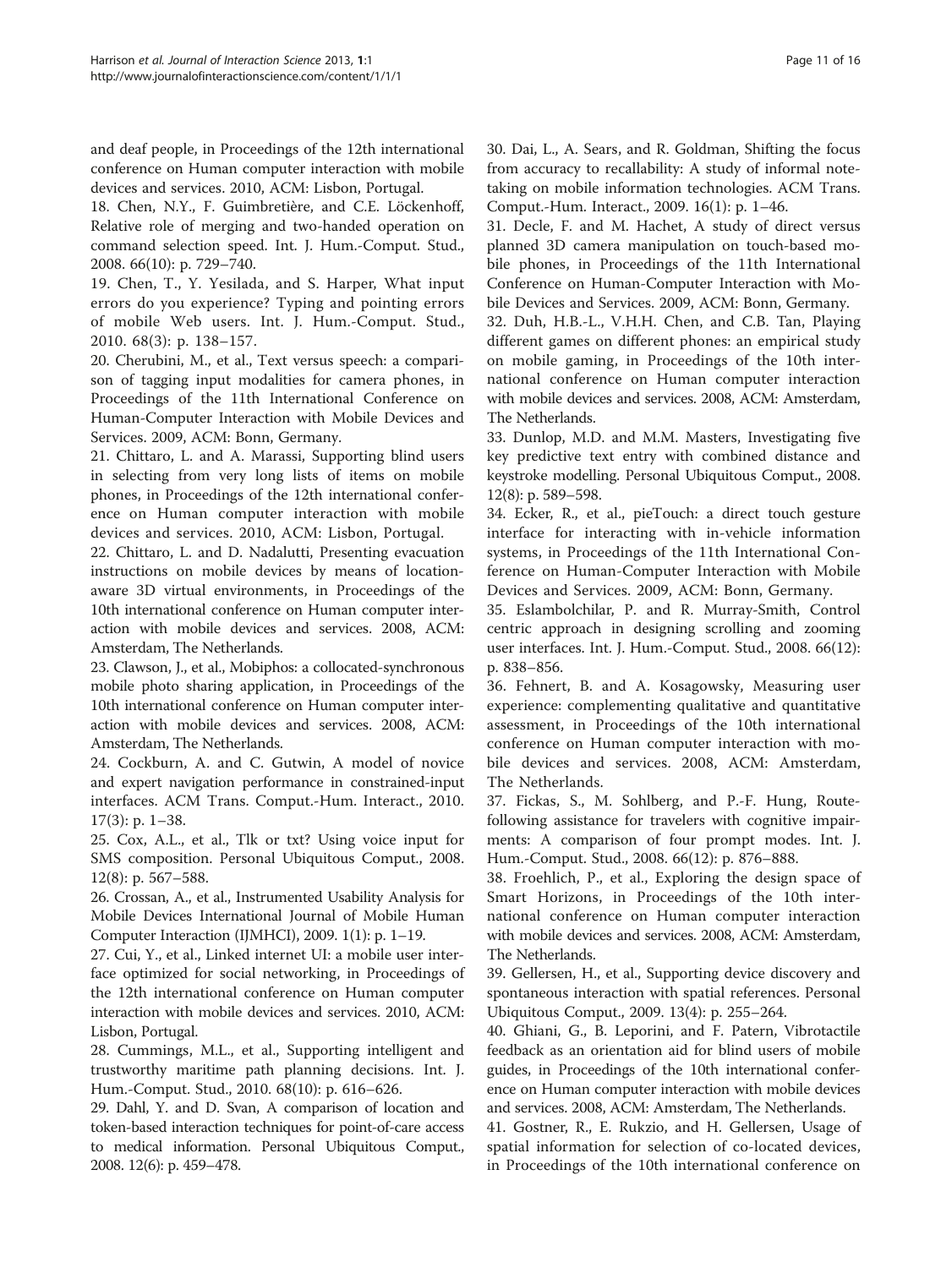Human computer interaction with mobile devices and services. 2008, ACM: Amsterdam, The Netherlands.

42. Goussevskaia, O., M. Kuhn, and R. Wattenhofer, Exploring music collections on mobile devices, in Proceedings of the 10th international conference on Human computer interaction with mobile devices and services. 2008, ACM: Amsterdam, The Netherlands.

43. Greaves, A. and E. Rukzio, Evaluation of picture browsing using a projector phone, in Proceedings of the 10th international conference on Human computer interaction with mobile devices and services. 2008, ACM: Amsterdam, The Netherlands.

44. Hachet, M., et al., Navidget for 3D interaction: Camera positioning and further uses. Int. J. Hum.-Comput. Stud., 2009. 67(3): p. 225–236.

45. Hall, M., E. Hoggan, and S. Brewster, T-Bars: towards tactile user interfaces for mobile touchscreens, in Proceedings of the 10th international conference on Human computer interaction with mobile devices and services. 2008, ACM: Amsterdam, The Netherlands.

46. Hang, A., E. Rukzio, and A. Greaves, Projector phone: a study of using mobile phones with integrated projector for interaction with maps, in Proceedings of the 10th international conference on Human computer interaction with mobile devices and services. 2008, ACM: Amsterdam, The Netherlands.

47. Hardy, R., et al., Mobile interaction with static and dynamic NFC-based displays, in Proceedings of the 12th international conference on Human computer interaction with mobile devices and services. 2010, ACM: Lisbon, Portugal.

48. Heikkinen, J., T. Olsson, and K. Väänänen-Vainio-Mattila, Expectations for user experience in haptic communication with mobile devices, in Proceedings of the 11th International Conference on Human-Computer Interaction with Mobile Devices and Services. 2009, ACM: Bonn, Germany.

49. Henze, N. and S. Boll, Evaluation of an off-screen visualization for magic lens and dynamic peephole interfaces, in Proceedings of the 12th international conference on Human computer interaction with mobile devices and services. 2010, ACM: Lisbon, Portugal.

50. Herbst, I., et al., TimeWarp: interactive time travel with a mobile mixed reality game, in Proceedings of the 10th international conference on Human computer interaction with mobile devices and services. 2008, ACM: Amsterdam, The Netherlands.

51. Hinze, A.M., C. Chang, and D.M. Nichols, Contextual queries express mobile information needs, in Proceedings of the 12th international conference on Human computer interaction with mobile devices and services. 2010, ACM: Lisbon, Portugal.

52. Hutter, H.-P., T. Müggler, and U. Jung, Augmented mobile tagging, in Proceedings of the 10th international

conference on Human computer interaction with mobile devices and services. 2008, ACM: Amsterdam, The Netherlands.

53. Jones, M., et al., ONTRACK: Dynamically adapting music playback to support navigation. Personal Ubiquitous Comput., 2008. 12(7): p. 513–525.

54. Joshi, A., et al., Rangoli: a visual phonebook for low-literate users, in Proceedings of the 10th international conference on Human computer interaction with mobile devices and services. 2008, ACM: Amsterdam, The Netherlands.

55. Jumisko-Pyykk, S. and M.M. Hannuksela, Does context matter in quality evaluation of mobile television?, in Proceedings of the 10th international conference on Human computer interaction with mobile devices and services. 2008, ACM: Amsterdam, The Netherlands.

56. Kaasinen, E., User Acceptance of Mobile Services. International Journal of Mobile Human Computer Interaction (IJMHCI), 2009. 1(1): p. 79–97 pp.

57. Kaasinen, E., et al., User Experience of Mobile Internet: Analysis and Recommendations. International Journal of Mobile Human Computer Interaction (IJMHCI), 2009. 1(4): p. 4–23.

58. Kane, S.K., J.O. Wobbrock, and I.E. Smith, Getting off the treadmill: evaluating walking user interfaces for mobile devices in public spaces, in Proceedings of the 10th international conference on Human computer interaction with mobile devices and services. 2008, ACM: Amsterdam, The Netherlands.

59. Kang, N.E. and W.C. Yoon, Age- and experiencerelated user behavior differences in the use of complicated electronic devices. Int. J. Hum.-Comput. Stud., 2008. 66(6): p. 425–437.

60. Kanjo, E., et al., MobGeoSen: facilitating personal geosensor data collection and visualization using mobile phones. Personal Ubiquitous Comput., 2008. 12(8): p. 599–607.

61. Kawsar, F., E. Rukzio, and G. Kortuem, An explorative comparison of magic lens and personal projection for interacting with smart objects, in Proceedings of the 12th international conference on Human computer interaction with mobile devices and services. 2010, ACM: Lisbon, Portugal.

62. Keijzers, J., E.d. Ouden, and Y. Lu, Usability benchmark study of commercially available smart phones: cell phone type platform, PDA type platform and PC type platform, in Proceedings of the 10th international conference on Human computer interaction with mobile devices and services. 2008, ACM: Amsterdam, The Netherlands.

63. Kenteris, M., D. Gavalas, and D. Economou, An innovative mobile electronic tourist guide application. Personal Ubiquitous Comput., 2009. 13(2): p. 103–118.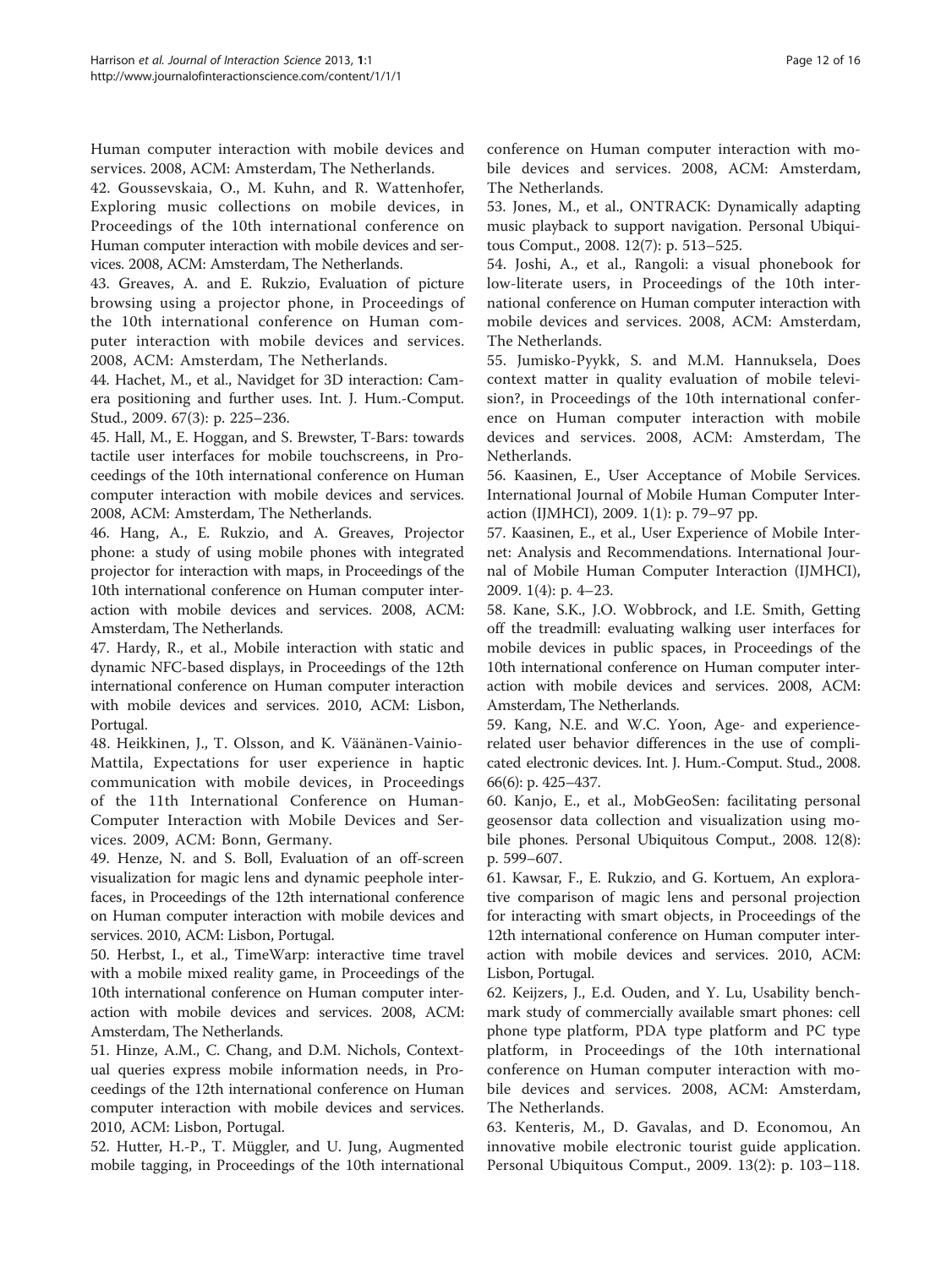64. Komninos, A. and M.D. Dunlop, A calendar based Internet content pre-caching agent for small computing devices. Personal Ubiquitous Comput., 2008. 12(7): p. 495–512.

65. Kratz, S., I. Brodien, and M. Rohs, Semi-automatic zooming for mobile map navigation, in Proceedings of the 12th international conference on Human computer interaction with mobile devices and services. 2010, ACM: Lisbon, Portugal.

66. Kray, C., et al., Bridging the gap between the Kodak and the Flickr generations: A novel interaction technique for collocated photo sharing. Int. J. Hum.-Comput. Stud., 2009. 67(12): p. 1060–1072.

67. Kristoffersen, S. and I. Bratteberg, Design ideas for IT in public spaces. Personal Ubiquitous Comput., 2010. 14(3): p. 271–286.

68. Lacroix, J., P. Saini, and R. Holmes, The relationship between goal difficulty and performance in the context of a physical activity intervention program, in Proceedings of the 10th international conference on Human computer interaction with mobile devices and services. 2008, ACM: Amsterdam, The Netherlands.

69. Lavie, T. and J. Meyer, Benefits and costs of adaptive user interfaces. Int. J. Hum.-Comput. Stud., 2010. 68(8): p. 508–524.

70. Lee, J., J. Forlizzi, and S.E. Hudson, Iterative design of MOVE: A situationally appropriate vehicle navigation system. Int. J. Hum.-Comput. Stud., 2008. 66(3): p. 198–215.

71. Liao, C., et al., Papiercraft: A gesture-based command system for interactive paper. ACM Trans. Comput.-Hum. Interact., 2008. 14(4): p. 1–27.

72. Lin, P.-C. and L.-W. Chien, The effects of gender differences on operational performance and satisfaction with car navigation systems. Int. J. Hum.-Comput. Stud., 2010. 68(10): p. 777–787.

73. Lindley, S.E., et al., Fixed in time and "time in motion": mobility of vision through a SenseCam lens, in Proceedings of the 11th International Conference on Human-Computer Interaction with Mobile Devices and Services. 2009, ACM: Bonn, Germany.

74. Liu, K. and R.A. Reimer, Social playlist: enabling touch points and enriching ongoing relationships through collaborative mobile music listening, in Proceedings of the 10th international conference on Human computer interaction with mobile devices and services. 2008, ACM: Amsterdam, The Netherlands.

75. Liu, N., Y. Liu, and X. Wang, Data logging plus ediary: towards an online evaluation approach of mobile service field trial, in Proceedings of the 12th international conference on Human computer interaction with mobile devices and services. 2010, ACM: Lisbon, Portugal.

76. Liu, Y. and K.-J. Räihä, RotaTxt: Chinese pinyin input with a rotator, in Proceedings of the 10th international conference on Human computer interaction with mobile devices and services. 2008, ACM: Amsterdam, The Netherlands.

77. Lucero, A., J. Keränen, and K. Hannu, Collaborative use of mobile phones for brainstorming, in Proceedings of the 12th international conference on Human computer interaction with mobile devices and services. 2010, ACM: Lisbon, Portugal.

78. Luff, P., et al., Swiping paper: the second hand, mundane artifacts, gesture and collaboration. Personal Ubiquitous Comput., 2010. 14(3): p. 287–299.

79. Mallat, N., et al., An empirical investigation of mobile ticketing service adoption in public transportation. Personal Ubiquitous Comput., 2008. 12(1): p. 57–65.

80. McAdam, C., C. Pinkerton, and S.A. Brewster, Novel interfaces for digital cameras and camera phones, in Proceedings of the 12th international conference on Human computer interaction with mobile devices and services. 2010, ACM: Lisbon, Portugal.

81. McDonald, D.W., et al., Proactive displays: Supporting awareness in fluid social environments. ACM Trans. Comput.-Hum. Interact., 2008. 14(4): p. 1–31.

82. McKnight, L. and B. Cassidy, Children's Interaction with Mobile Touch-Screen Devices: Experiences and Guidelines for Design. International Journal of Mobile Human Computer Interaction (IJMHCI), 2010. 2(2): p. 1–18.

83. Melto, A., et al., Evaluation of predictive text and speech inputs in a multimodal mobile route guidance application, in Proceedings of the 10th international conference on Human computer interaction with mobile devices and services. 2008, ACM: Amsterdam, The Netherlands.

84. Miyaki, T. and J. Rekimoto, GraspZoom: zooming and scrolling control model for single-handed mobile interaction, in Proceedings of the 11th International Conference on Human-Computer Interaction with Mobile Devices and Services. 2009, ACM: Bonn, Germany.

85. Moustakas, K., et al., 3D content-based search using sketches. Personal Ubiquitous Comput., 2009. 13(1): p. 59–67.

86. Oakley, I. and J. Park, Motion marking menus: An eyes-free approach to motion input for handheld devices. Int. J. Hum.-Comput. Stud., 2009. 67(6): p. 515–532.

87. Oulasvirta, A., Designing mobile awareness cues, in Proceedings of the 10th international conference on Human computer interaction with mobile devices and services. 2008, ACM: Amsterdam, The Netherlands.

88. Oulasvirta, A., S. Estlander, and A. Nurminen, Embodied interaction with a 3D versus 2D mobile map. Personal Ubiquitous Comput., 2009. 13(4): p. 303–320.

89. Ozok, A.A., et al., A Comparative Study Between Tablet and Laptop PCs: User Satisfaction and Preferences. International Journal of Human-Computer Interaction, 2008. 24(3): p. 329–352.

90. Park, Y.S., et al., Touch key design for target selection on a mobile phone, in Proceedings of the 10th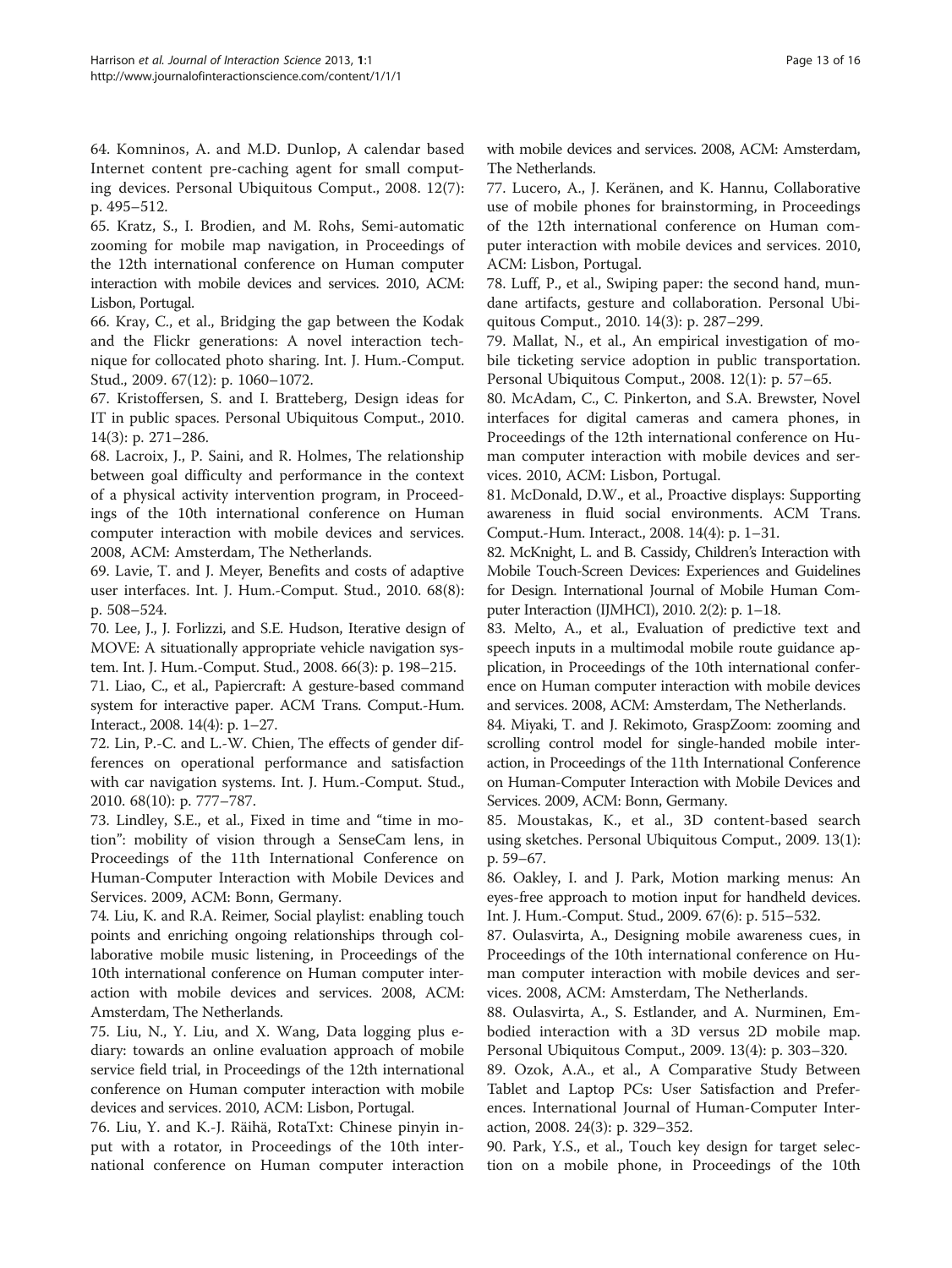international conference on Human computer interaction with mobile devices and services. 2008, ACM: Amsterdam, The Netherlands.

91. Peevers, G., G. Douglas, and M.A. Jack, A usability comparison of three alternative message formats for an SMS banking service. Int. J. Hum.-Comput. Stud., 2008. 66(2): p. 113–123.

92. Preuveneers, D. and Y. Berbers, Mobile phones assisting with health self-care: a diabetes case study, in Proceedings of the 10th international conference on Human computer interaction with mobile devices and services. 2008, ACM: Amsterdam, The Netherlands.

93. Puikkonen, A., et al., Practices in creating videos with mobile phones, in Proceedings of the 11th International Conference on Human-Computer Interaction with Mobile Devices and Services. 2009, ACM: Bonn, Germany.

94. Reischach, F.v., et al., An evaluation of product review modalities for mobile phones, in Proceedings of the 12th international conference on Human computer interaction with mobile devices and services. 2010, ACM: Lisbon, Portugal.

95. Reitmaier, T., N.J. Bidwell, and G. Marsden, Field testing mobile digital storytelling software in rural Kenya, in Proceedings of the 12th international conference on Human computer interaction with mobile devices and services. 2010, ACM: Lisbon, Portugal.

96. Robinson, S., P. Eslambolchilar, and M. Jones, Exploring casual point-and-tilt interactions for mobile geo-blogging. Personal and Ubiquitous Computing, 2010. 14(4): p. 363–379.

97. Rogers, Y., et al., Enhancing learning: a study of how mobile devices can facilitate sensemaking. Personal Ubiquitous Comput., 2010. 14(2): p. 111–124.

98. Rohs, M., et al., Impact of item density on the utility of visual context in magic lens interactions. Personal Ubiquitous Comput., 2009. 13(8): p. 633–646.

99. Sá, M.d. and L. Carriço, Lessons from early stages design of mobile applications, in Proceedings of the 10th international conference on Human computer interaction with mobile devices and services. 2008, ACM: Amsterdam, The Netherlands.

100. Sadeh, N., et al., Understanding and capturing people's privacy policies in a mobile social networking application. Personal Ubiquitous Comput., 2009. 13(6): p. 401–412.

101. Salvucci, D.D., Rapid prototyping and evaluation of in-vehicle interfaces. ACM Trans. Comput.-Hum. Interact., 2009. 16(2): p. 1–33.

102. Salzmann, C., D. Gillet, and P. Mullhaupt, End-to-end adaptation scheme for ubiquitous remote experimentation. Personal Ubiquitous Comput., 2009. 13(3): p. 181–196.

103. Schildbach, B. and E. Rukzio, Investigating selection and reading performance on a mobile phone while walking, in Proceedings of the 12th international conference on Human computer interaction with mobile devices and services. 2010, ACM: Lisbon, Portugal.

104. Schmid, F., et al., Situated local and global orientation in mobile you-are-here maps, in Proceedings of the 12th international conference on Human computer interaction with mobile devices and services. 2010, ACM: Lisbon, Portugal.

105. Schröder, S. and M. Ziefle, Making a completely icon-based menu in mobile devices to become true: a user-centered design approach for its development, in Proceedings of the 10th international conference on Human computer interaction with mobile devices and services. 2008, ACM: Amsterdam, The Netherlands.

106. Scott, J., et al., RearType: text entry using keys on the back of a device, in Proceedings of the 12th international conference on Human computer interaction with mobile devices and services. 2010, ACM: Lisbon, Portugal.

107. Seongil, L., Mobile Internet Services from Consumers' Perspectives. International Journal of Human-Computer Interaction, 2009. 25(5): p. 390–413.

108. Sharlin, E., et al., A tangible user interface for assessing cognitive mapping ability. Int. J. Hum.-Comput. Stud., 2009. 67(3): p. 269–278.

109. Sintoris, C., et al., MuseumScrabble: Design of a Mobile Game for Children's Interaction with a Digitally Augmented Cultural Space. International Journal of Mobile Human Computer Interaction (IJMHCI), 2010. 2(2): p. 53–71.

110. Smets, N.J.J.M., et al., Effects of mobile map orientation and tactile feedback on navigation speed and situation awareness, in Proceedings of the 10th international conference on Human computer interaction with mobile devices and services. 2008, ACM: Amsterdam, The Netherlands.

111. Sodnik, J., et al., A user study of auditory versus visual interfaces for use while driving. Int. J. Hum.-Comput. Stud., 2008. 66(5): p. 318–332.

112. Sørensen, C. and A. Al-Taitoon, Organisational usability of mobile computing-Volatility and control in mobile foreign exchange trading. Int. J. Hum.-Comput. Stud., 2008. 66(12): p. 916–929.

113. Stapel, J.C., Y.A.W.d. Kort, and W.A. IJsselsteijn, Sharing places: testing psychological effects of location cueing frequency and explicit vs. inferred closeness, in Proceedings of the 10th international conference on Human computer interaction with mobile devices and services. 2008, ACM: Amsterdam, The Netherlands.

114. Streefkerk, J.W., M.P.v. Esch-Bussemakers, and M.A. Neerincx, Field evaluation of a mobile location-based notification system for police officers, in Proceedings of the 10th international conference on Human computer interaction with mobile devices and services. 2008, ACM: Amsterdam, The Netherlands.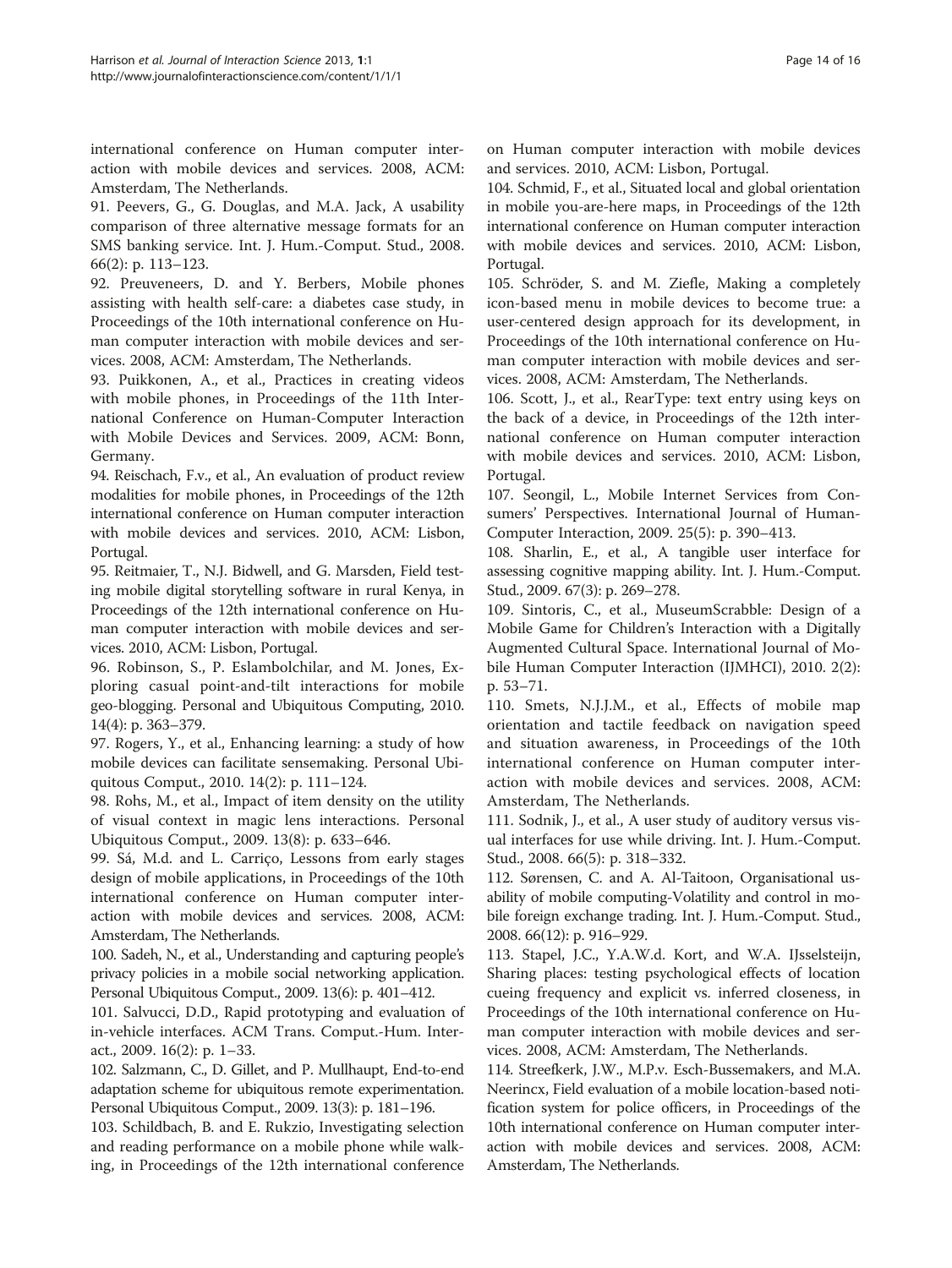<span id="page-14-0"></span>115. Takayama, L. and C. Nass, Driver safety and information from afar: An experimental driving simulator study of wireless vs. in-car information services. Int. J. Hum.-Comput. Stud., 2008. 66(3): p. 173–184.

116. Takeuchi, Y. and M. Sugimoto, A user-adaptive city guide system with an unobtrusive navigation interface. Personal Ubiquitous Comput., 2009. 13(2): p. 119–132.

117. Tan, F.B. and J.P.C. Chou, The Relationship Between Mobile Service Quality, Perceived Technology Compatibility, and Users' Perceived Playfulness in the Context of Mobile Information and Entertainment Services. International Journal of Human-Computer Interaction, 2008. 24(7): p. 649–671.

118. Taylor, C.A., N. Samuels, and J.A. Ramey, Always On: A Framework for Understanding Personal Mobile Web Motivations, Behaviors, and Contexts of Use. International Journal of Mobile Human Computer Interaction (IJMHCI), 2009. 1(4): p. 24–41.

119. Turunen, M., et al., User expectations and user experience with different modalities in a mobile phone controlled home entertainment system, in Proceedings of the 11th International Conference on Human-Computer Interaction with Mobile Devices and Services. 2009, ACM: Bonn, Germany.

120. Vartiainen, E., Improving the User Experience of a Mobile Photo Gallery by Supporting Social Interaction International Journal of Mobile Human Computer Interaction (IJMHCI), 2009. 1(4): p. 42–57.

121. Vuolle, M., et al., Developing a questionnaire for measuring mobile business service experience, in Proceedings of the 10th international conference on Human computer interaction with mobile devices and services. 2008, ACM: Amsterdam, The Netherlands.

122. Weinberg, G., et al., Contextual push-to-talk: shortening voice dialogs to improve driving performance, in Proceedings of the 12th international conference on Human computer interaction with mobile devices and services. 2010, ACM: Lisbon, Portugal.

123. Wilson, G., C. Stewart, and S.A. Brewster, Pressurebased menu selection for mobile devices, in Proceedings of the 12th international conference on Human computer interaction with mobile devices and services. 2010, ACM: Lisbon, Portugal.

124. Wobbrock, J.O., B.A. Myers, and H.H. Aung, The performance of hand postures in front- and back-of-device interaction for mobile computing. Int. J. Hum.-Comput. Stud., 2008. 66(12): p. 857–875.

125. Xiangshi, R. and Z. Xiaolei, The Optimal Size of Handwriting Character Input Boxes on PDAs. International Journal of Human-Computer Interaction, 2009. 25(8): p. 762–784.

126. Xu, S., et al., Development of a Dual-Modal Presentation of Texts for Small Screens. International Journal of Human-Computer Interaction, 2008. 24(8): p. 776–793.

127. Yong, G.J. and J.B. Suk, Development of the Conceptual Prototype for Haptic Interface on the Telematics System. International Journal of Human-Computer Interaction, 2010. 26(1): p. 22–52.

128. Yoo, J.-W., et al., Cocktail: Exploiting Bartenders' Gestures for Mobile Interaction. International Journal of Mobile Human Computer Interaction (IJMHCI), 2010. 2(3): p. 44–57.

129. Yoon, Y., et al., Context-aware photo selection for promoting photo consumption on a mobile phone, in Proceedings of the 10th international conference on Human computer interaction with mobile devices and services. 2008, ACM: Amsterdam, The Netherlands.

130. You, Y., et al., Deploying and evaluating a mixed reality mobile treasure hunt: Snap2Play, in Proceedings of the 10th international conference on Human computer interaction with mobile devices and services. 2008, ACM: Amsterdam, The Netherlands.

131. Yu, K., F. Tian, and K. Wang, Coupa: operation with pen linking on mobile devices, in Proceedings of the 11th International Conference on Human-Computer Interaction with Mobile Devices and Services. 2009, ACM: Bonn, Germany.

#### Competing interests

The authors declare that they have no competing interests.

#### Authors' contributions

DF performed the literature review, helped to propose the PACMAD model and drafted the manuscript. RH assisted the literature review, proposed the PACMAD model and drafted the limitations section. DAD helped to refine the conceptual framework and direct the research. All authors read and approved the final manuscript.

#### Authors' note

This research is supported by Oxford Brookes University through the central research fund and in part by Lero - the Irish Software Engineering Research Centre ([http://www.lero.ie\)](http://www.lero.ie) grant 10/CE/I1855.

#### Received: 10 March 2013 Accepted: 10 March 2013 Published: 7 May 2013

#### References

- 1. Adams, R. (2007). Decision and stress: cognition and e-accessibility in the information workplace. Springer Universal Access in the Information Society, 5(4), 363–379.
- 2. Adams, R. (2006). Applying advanced concepts of cognitive overload and augmentation in practice; the future of overload. In D Schmorrow, KM Stanney, & LM Reeves (Eds.), "Foundations of augmented cognition" (2nd ed., pp. 223–229). Arlington, VA: Springer Berlin Heidelberg.
- 3. Kjeldskov, J, & Graham, C. (2003). A review of mobile HCI research methods. Udine, Italy: 5th International Symposium, Mobile HCI 2003. September 8–11, 2003, Proceedings.
- 4. Nielsen, J. (1994). Usability engineering. Morgan Kaufmann Pub.
- 5. ISO 9241: Ergonomics Requirements for Office Work with Visual Display Terminals (VDTs) International Standards Organisation, Geneva (1997).
- 6. Zhang, D, & Adipat, B. (2005). Challenges, methodologies, and issues in the usability testing of mobile applications. International Journal of Human-Computer Interaction, 18(3), 293–308.
- 7. Guerreiro, TJV, Nicolau, H, Jorge, J, & Gonçalves, D. (2010). Assessing mobile touch interfaces for tetraplegics (Proceedings of the 12th international conference on Human computer interaction with mobile devices and services). Lisbon, Portugal: ACM. 2010.